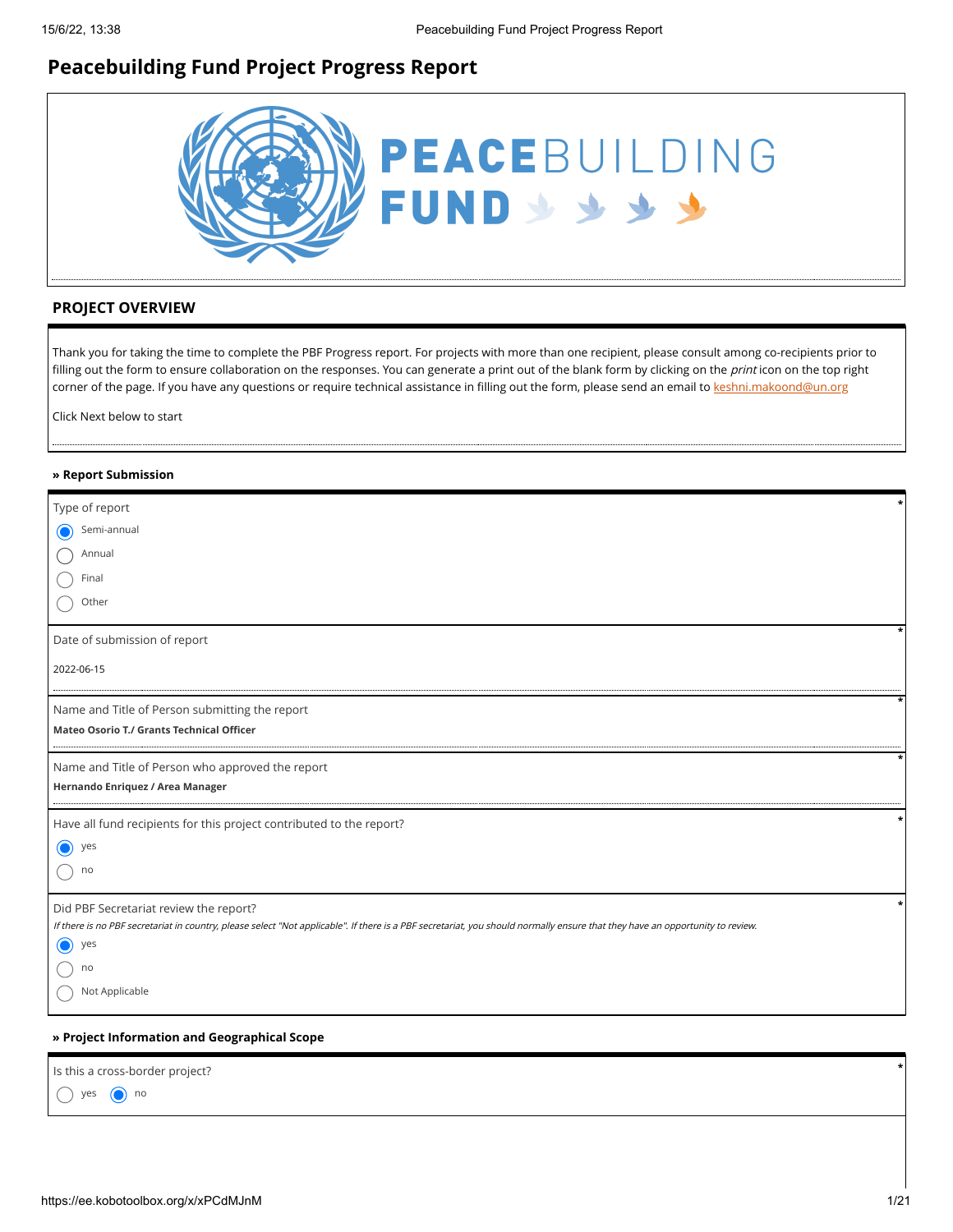# 15/6/22, 13:38 Peacebuilding Fund Project Progress Report

| Please select the geographical region in which the project is implemented                                                                                                                                                                           |                                                                                         |                                                                                                                                                                                |  |  |  |  |
|-----------------------------------------------------------------------------------------------------------------------------------------------------------------------------------------------------------------------------------------------------|-----------------------------------------------------------------------------------------|--------------------------------------------------------------------------------------------------------------------------------------------------------------------------------|--|--|--|--|
| Asia and the Pacific                                                                                                                                                                                                                                |                                                                                         | East Africa                                                                                                                                                                    |  |  |  |  |
|                                                                                                                                                                                                                                                     | Central & Southern Africa                                                               |                                                                                                                                                                                |  |  |  |  |
| Europe and Central Asia                                                                                                                                                                                                                             | Global                                                                                  | Latin America and the Carribean                                                                                                                                                |  |  |  |  |
| Middle East and North Africa                                                                                                                                                                                                                        | West Africa                                                                             |                                                                                                                                                                                |  |  |  |  |
| Country of project implementation                                                                                                                                                                                                                   |                                                                                         |                                                                                                                                                                                |  |  |  |  |
| Bolivia                                                                                                                                                                                                                                             | Colombia                                                                                | Dominican Republic                                                                                                                                                             |  |  |  |  |
| Ecuador                                                                                                                                                                                                                                             | El Salvador                                                                             | Guatemala                                                                                                                                                                      |  |  |  |  |
| Haiti                                                                                                                                                                                                                                               | Honduras                                                                                | Other, Specify                                                                                                                                                                 |  |  |  |  |
|                                                                                                                                                                                                                                                     |                                                                                         |                                                                                                                                                                                |  |  |  |  |
| Other, please secify                                                                                                                                                                                                                                |                                                                                         |                                                                                                                                                                                |  |  |  |  |
|                                                                                                                                                                                                                                                     |                                                                                         |                                                                                                                                                                                |  |  |  |  |
| Project Title                                                                                                                                                                                                                                       |                                                                                         |                                                                                                                                                                                |  |  |  |  |
| 00125908: "Allanando el camino": Women and LGBT people paving a path from justice and memory toward sustaining peace in Colombia                                                                                                                    |                                                                                         |                                                                                                                                                                                |  |  |  |  |
| amplia e incluyente hacia un horizonte de convivencia y No Repeticion                                                                                                                                                                               |                                                                                         | 00118801: Apoyar a la Comisión para el Esclarecimiento de la Verdad, la Convivencia y la No Repetición en el fortalecimiento de los diálogos nación-territorio para una verdad |  |  |  |  |
| 00130079: Cocreando la paz: participación de mujeres jóvenes diversas en el espacio cívico urbano-rural en Nariño y Cauca.                                                                                                                          |                                                                                         |                                                                                                                                                                                |  |  |  |  |
| 00108373: Commission of Truth                                                                                                                                                                                                                       |                                                                                         |                                                                                                                                                                                |  |  |  |  |
| 00108371: Confianza & Paz - Stabilization in 3 territories affected by the armed conflict                                                                                                                                                           |                                                                                         |                                                                                                                                                                                |  |  |  |  |
| 00130501: Construyendo Paz a través de alianzas productivas de Mujeres para la Vida en la Tierra.                                                                                                                                                   |                                                                                         |                                                                                                                                                                                |  |  |  |  |
|                                                                                                                                                                                                                                                     | 00114098: De la financiación a la inversión para una paz sostenida/ Financing for Peace |                                                                                                                                                                                |  |  |  |  |
| 00119341: Empowering women through local information as a tool for peacebuilding                                                                                                                                                                    |                                                                                         |                                                                                                                                                                                |  |  |  |  |
| 00130080: Espacios cívicos juveniles para la resiliencia y la reconciliación en el Pacífico colombiano                                                                                                                                              |                                                                                         |                                                                                                                                                                                |  |  |  |  |
|                                                                                                                                                                                                                                                     |                                                                                         | 00114100: Estrategia de reincorporación socioeconómica de excombatientes de las FARC con enfoque comunitario, de género, étnico y poblacional                                  |  |  |  |  |
| 00129657: Natural Paz - Naturaleza por la paz                                                                                                                                                                                                       |                                                                                         |                                                                                                                                                                                |  |  |  |  |
| 00119521: ParticipAcción: Mujeres jóvenes construyendo paz en Urabá                                                                                                                                                                                 |                                                                                         |                                                                                                                                                                                |  |  |  |  |
| 00108370: Support to Children and Youth                                                                                                                                                                                                             |                                                                                         |                                                                                                                                                                                |  |  |  |  |
| armed conflict, for their effective access to the "Comprehensive System for Truth, Justice, Reparations and Non-Recurrence" (SIVJRNR)                                                                                                               |                                                                                         | 00113215: Territorial model for non-repetition guarantees and citizen empowerment of youth and women victims of sexual violence and forced disappearance within the            |  |  |  |  |
|                                                                                                                                                                                                                                                     |                                                                                         | 00125569: Transformación territorial para el ejercicio libre y seguro de los liderazgos, la defensa de los derechos humanos y los procesos de reincorporación                  |  |  |  |  |
| 00125909: Young and female peacebuilders in northern Cauca. Tradition meets innovation in community-led approaches to protection and conflict transformation                                                                                        |                                                                                         |                                                                                                                                                                                |  |  |  |  |
| 00113454: Young women territorial peace builders in Colombia                                                                                                                                                                                        |                                                                                         |                                                                                                                                                                                |  |  |  |  |
| Other, Specify                                                                                                                                                                                                                                      |                                                                                         |                                                                                                                                                                                |  |  |  |  |
|                                                                                                                                                                                                                                                     |                                                                                         |                                                                                                                                                                                |  |  |  |  |
| Write the 8 digit MPTFO number and Project Title exactly as it appears in the Project Document<br>EXAMPLE: 00118938: Community-based prevention of violence and social cohesion using innovation for young people in displaced and host communities |                                                                                         |                                                                                                                                                                                |  |  |  |  |
|                                                                                                                                                                                                                                                     |                                                                                         |                                                                                                                                                                                |  |  |  |  |
|                                                                                                                                                                                                                                                     |                                                                                         |                                                                                                                                                                                |  |  |  |  |
|                                                                                                                                                                                                                                                     |                                                                                         |                                                                                                                                                                                |  |  |  |  |
|                                                                                                                                                                                                                                                     |                                                                                         |                                                                                                                                                                                |  |  |  |  |
|                                                                                                                                                                                                                                                     |                                                                                         |                                                                                                                                                                                |  |  |  |  |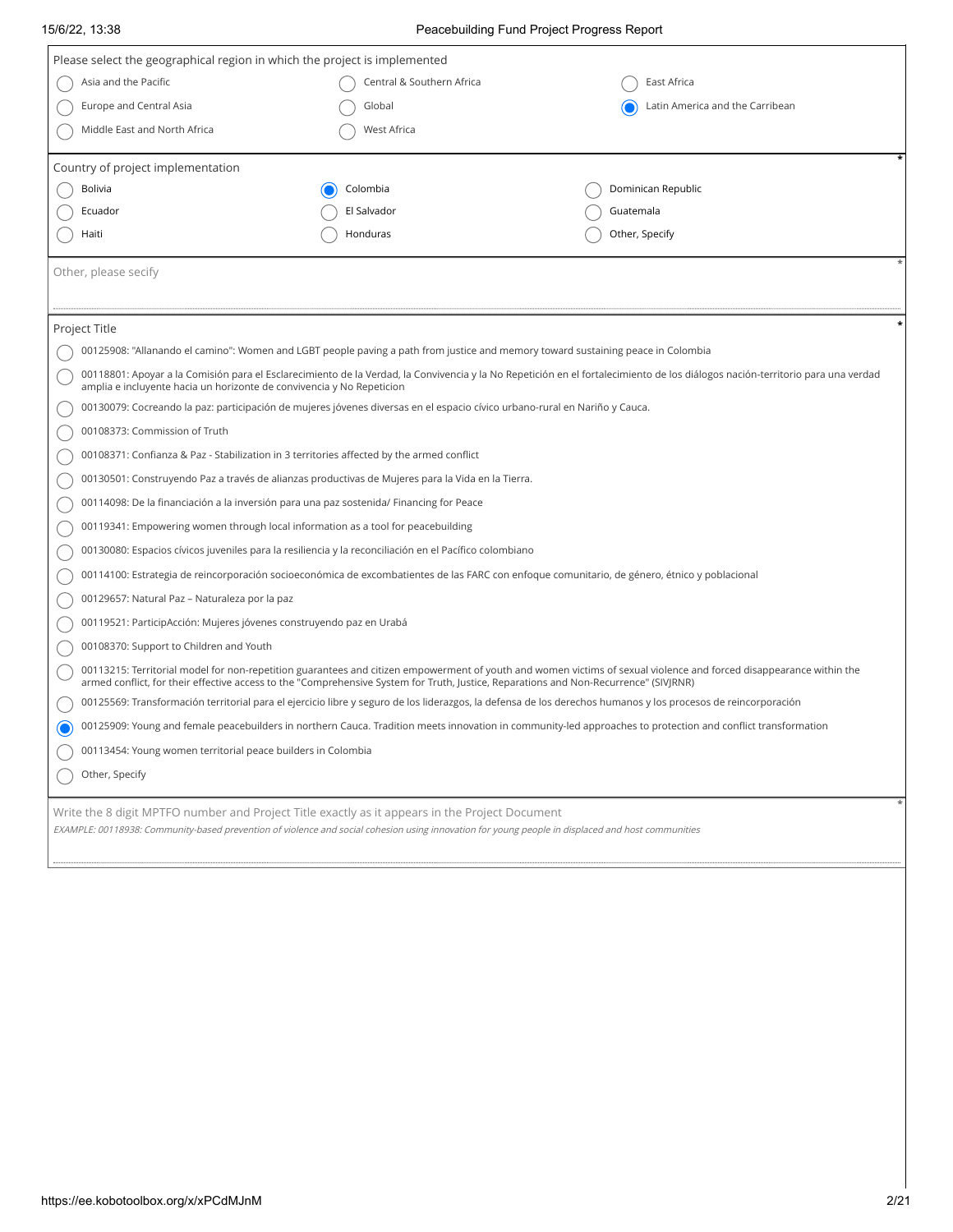#### 15/6/22, 13:38 Peacebuilding Fund Project Progress Report

| Please select the geographical region(s) in which the project is implemented<br>If the project you are looking for does not appear in the following question, please make sure that you have selected the correct regions. A limited number of cross border projects span multiple<br>geographic regions. For exa<br>Asia and the Pacific<br>Central & Southern Africa<br>East Africa<br>Europe and Central Asia<br>Latin America and the Carribean<br>Global<br>Middle East and North Africa<br>West Africa<br>Please select the title of the project for which you are submitting the report<br>Write the 8 digit MPTFO numbers and Project Title exactly as it appears in the Project Document<br>EXAMPLE: 00129699/700: Supporting Cross-Border Cooperation for Increased Community Resilience and Social Cohesion in The Gambia and Senegal<br>Please select the countries where this project is being implemented<br>Other, Please specify<br>Project Start Date<br>2021-02-19<br>Project end Date<br>2022-08-18<br>Has this project received an extension?<br>YES, Cost Extension<br>YES, No Cost Extension<br>YES, Both Cost and No Cost extensions<br>NO, No Extensions |
|----------------------------------------------------------------------------------------------------------------------------------------------------------------------------------------------------------------------------------------------------------------------------------------------------------------------------------------------------------------------------------------------------------------------------------------------------------------------------------------------------------------------------------------------------------------------------------------------------------------------------------------------------------------------------------------------------------------------------------------------------------------------------------------------------------------------------------------------------------------------------------------------------------------------------------------------------------------------------------------------------------------------------------------------------------------------------------------------------------------------------------------------------------------------------------|
|                                                                                                                                                                                                                                                                                                                                                                                                                                                                                                                                                                                                                                                                                                                                                                                                                                                                                                                                                                                                                                                                                                                                                                                  |
|                                                                                                                                                                                                                                                                                                                                                                                                                                                                                                                                                                                                                                                                                                                                                                                                                                                                                                                                                                                                                                                                                                                                                                                  |
|                                                                                                                                                                                                                                                                                                                                                                                                                                                                                                                                                                                                                                                                                                                                                                                                                                                                                                                                                                                                                                                                                                                                                                                  |
|                                                                                                                                                                                                                                                                                                                                                                                                                                                                                                                                                                                                                                                                                                                                                                                                                                                                                                                                                                                                                                                                                                                                                                                  |
|                                                                                                                                                                                                                                                                                                                                                                                                                                                                                                                                                                                                                                                                                                                                                                                                                                                                                                                                                                                                                                                                                                                                                                                  |
|                                                                                                                                                                                                                                                                                                                                                                                                                                                                                                                                                                                                                                                                                                                                                                                                                                                                                                                                                                                                                                                                                                                                                                                  |
|                                                                                                                                                                                                                                                                                                                                                                                                                                                                                                                                                                                                                                                                                                                                                                                                                                                                                                                                                                                                                                                                                                                                                                                  |
|                                                                                                                                                                                                                                                                                                                                                                                                                                                                                                                                                                                                                                                                                                                                                                                                                                                                                                                                                                                                                                                                                                                                                                                  |
|                                                                                                                                                                                                                                                                                                                                                                                                                                                                                                                                                                                                                                                                                                                                                                                                                                                                                                                                                                                                                                                                                                                                                                                  |
|                                                                                                                                                                                                                                                                                                                                                                                                                                                                                                                                                                                                                                                                                                                                                                                                                                                                                                                                                                                                                                                                                                                                                                                  |
|                                                                                                                                                                                                                                                                                                                                                                                                                                                                                                                                                                                                                                                                                                                                                                                                                                                                                                                                                                                                                                                                                                                                                                                  |
|                                                                                                                                                                                                                                                                                                                                                                                                                                                                                                                                                                                                                                                                                                                                                                                                                                                                                                                                                                                                                                                                                                                                                                                  |
|                                                                                                                                                                                                                                                                                                                                                                                                                                                                                                                                                                                                                                                                                                                                                                                                                                                                                                                                                                                                                                                                                                                                                                                  |
|                                                                                                                                                                                                                                                                                                                                                                                                                                                                                                                                                                                                                                                                                                                                                                                                                                                                                                                                                                                                                                                                                                                                                                                  |
|                                                                                                                                                                                                                                                                                                                                                                                                                                                                                                                                                                                                                                                                                                                                                                                                                                                                                                                                                                                                                                                                                                                                                                                  |
|                                                                                                                                                                                                                                                                                                                                                                                                                                                                                                                                                                                                                                                                                                                                                                                                                                                                                                                                                                                                                                                                                                                                                                                  |
|                                                                                                                                                                                                                                                                                                                                                                                                                                                                                                                                                                                                                                                                                                                                                                                                                                                                                                                                                                                                                                                                                                                                                                                  |
|                                                                                                                                                                                                                                                                                                                                                                                                                                                                                                                                                                                                                                                                                                                                                                                                                                                                                                                                                                                                                                                                                                                                                                                  |
|                                                                                                                                                                                                                                                                                                                                                                                                                                                                                                                                                                                                                                                                                                                                                                                                                                                                                                                                                                                                                                                                                                                                                                                  |
|                                                                                                                                                                                                                                                                                                                                                                                                                                                                                                                                                                                                                                                                                                                                                                                                                                                                                                                                                                                                                                                                                                                                                                                  |
|                                                                                                                                                                                                                                                                                                                                                                                                                                                                                                                                                                                                                                                                                                                                                                                                                                                                                                                                                                                                                                                                                                                                                                                  |
|                                                                                                                                                                                                                                                                                                                                                                                                                                                                                                                                                                                                                                                                                                                                                                                                                                                                                                                                                                                                                                                                                                                                                                                  |
|                                                                                                                                                                                                                                                                                                                                                                                                                                                                                                                                                                                                                                                                                                                                                                                                                                                                                                                                                                                                                                                                                                                                                                                  |
|                                                                                                                                                                                                                                                                                                                                                                                                                                                                                                                                                                                                                                                                                                                                                                                                                                                                                                                                                                                                                                                                                                                                                                                  |
|                                                                                                                                                                                                                                                                                                                                                                                                                                                                                                                                                                                                                                                                                                                                                                                                                                                                                                                                                                                                                                                                                                                                                                                  |
|                                                                                                                                                                                                                                                                                                                                                                                                                                                                                                                                                                                                                                                                                                                                                                                                                                                                                                                                                                                                                                                                                                                                                                                  |
|                                                                                                                                                                                                                                                                                                                                                                                                                                                                                                                                                                                                                                                                                                                                                                                                                                                                                                                                                                                                                                                                                                                                                                                  |
| Will this project be requesting an extension?                                                                                                                                                                                                                                                                                                                                                                                                                                                                                                                                                                                                                                                                                                                                                                                                                                                                                                                                                                                                                                                                                                                                    |
| YES, Cost Extension                                                                                                                                                                                                                                                                                                                                                                                                                                                                                                                                                                                                                                                                                                                                                                                                                                                                                                                                                                                                                                                                                                                                                              |
| YES, No Cost Extension                                                                                                                                                                                                                                                                                                                                                                                                                                                                                                                                                                                                                                                                                                                                                                                                                                                                                                                                                                                                                                                                                                                                                           |
| YES, Both Cost and No Cost extensions                                                                                                                                                                                                                                                                                                                                                                                                                                                                                                                                                                                                                                                                                                                                                                                                                                                                                                                                                                                                                                                                                                                                            |
| NO, No Extensions                                                                                                                                                                                                                                                                                                                                                                                                                                                                                                                                                                                                                                                                                                                                                                                                                                                                                                                                                                                                                                                                                                                                                                |
| Is funding disbursed either into a national or regional trust fund                                                                                                                                                                                                                                                                                                                                                                                                                                                                                                                                                                                                                                                                                                                                                                                                                                                                                                                                                                                                                                                                                                               |
| yes                                                                                                                                                                                                                                                                                                                                                                                                                                                                                                                                                                                                                                                                                                                                                                                                                                                                                                                                                                                                                                                                                                                                                                              |
| no<br>$\mathbf{O}$                                                                                                                                                                                                                                                                                                                                                                                                                                                                                                                                                                                                                                                                                                                                                                                                                                                                                                                                                                                                                                                                                                                                                               |
| If yes, please select which                                                                                                                                                                                                                                                                                                                                                                                                                                                                                                                                                                                                                                                                                                                                                                                                                                                                                                                                                                                                                                                                                                                                                      |
|                                                                                                                                                                                                                                                                                                                                                                                                                                                                                                                                                                                                                                                                                                                                                                                                                                                                                                                                                                                                                                                                                                                                                                                  |
| National Trust Fund                                                                                                                                                                                                                                                                                                                                                                                                                                                                                                                                                                                                                                                                                                                                                                                                                                                                                                                                                                                                                                                                                                                                                              |
| Regional Trust Fund                                                                                                                                                                                                                                                                                                                                                                                                                                                                                                                                                                                                                                                                                                                                                                                                                                                                                                                                                                                                                                                                                                                                                              |

**Recipients**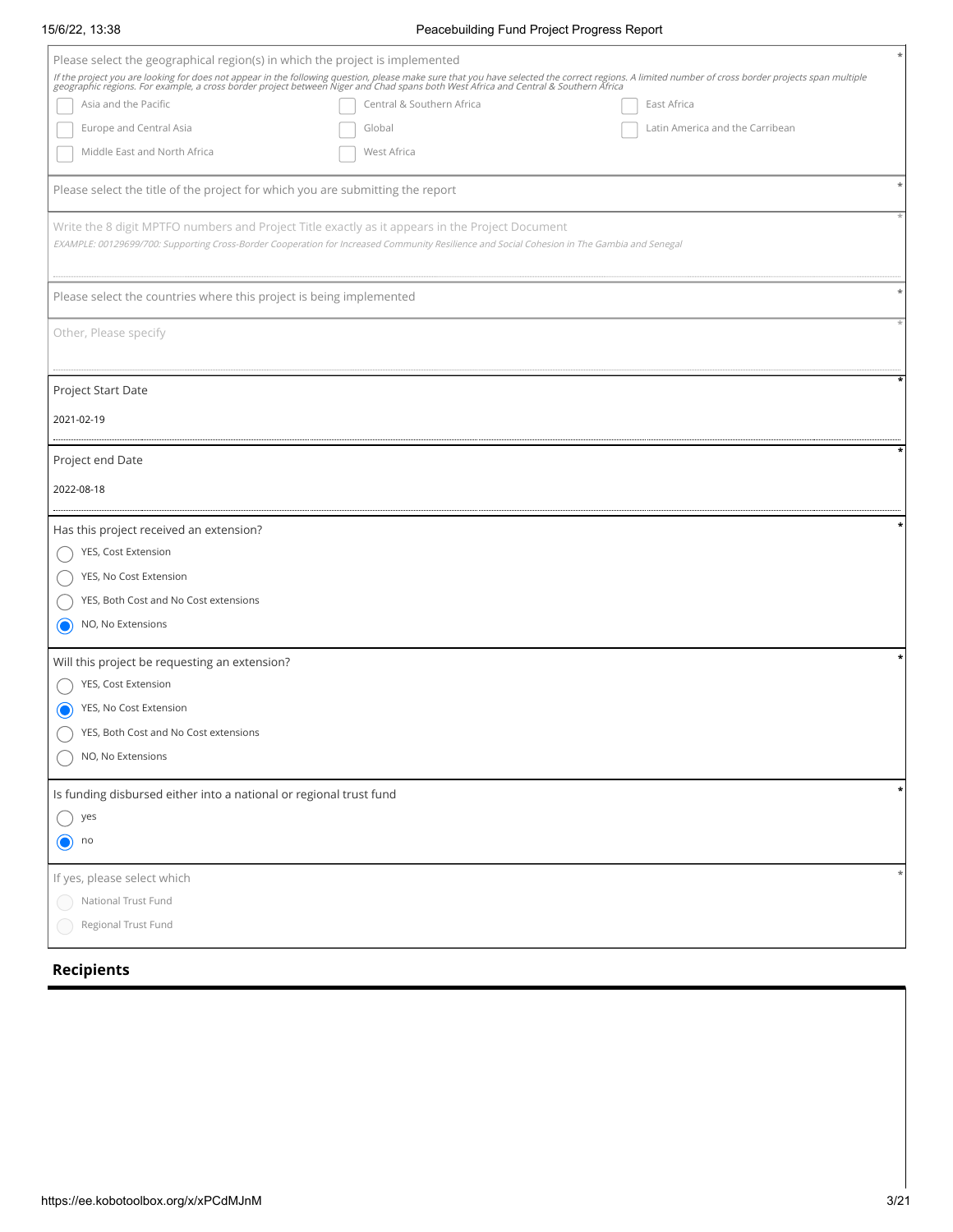| Is the lead recipient a UN agency or a non UN entity?<br>UN entity                                                                                            |                                                                                                   |
|---------------------------------------------------------------------------------------------------------------------------------------------------------------|---------------------------------------------------------------------------------------------------|
|                                                                                                                                                               |                                                                                                   |
|                                                                                                                                                               |                                                                                                   |
| Non-UN Entity                                                                                                                                                 |                                                                                                   |
| Please select the lead recipient                                                                                                                              |                                                                                                   |
| <b>Action Aid</b><br>The African Centre for the Constructive Resolution of Disputes (ACCORD)                                                                  |                                                                                                   |
| Agence de Coopération et de Recherche pour le Développement (ACORD)<br>American Friends Service Committee (AFSC)                                              |                                                                                                   |
| Avocats Sans Frontières<br>Avocats Sans Frontières Belgium                                                                                                    | Avocats sans frontières Canada                                                                    |
| Christian Aid Ireland<br>CARE International UK                                                                                                                | The Carter Center, Inc.                                                                           |
| COIPRODEN<br>Centre d'étude et de coopération internationale (CECI) - BF                                                                                      | Concern Worldwide                                                                                 |
| CORDAID<br>CORD Burundi                                                                                                                                       | DanChurchAid                                                                                      |
| Fundacion Estudios Superior (FESU)<br>Fund for Congolese Women                                                                                                | Fundación Mi Sangre (FMS)                                                                         |
| Fundación Nacional para el Desarrollo de Honduras (FUNADEH)<br>Fundación para la Libertad de Prensa (FLIP)                                                    |                                                                                                   |
| <b>HELVETAS Swiss Intercooperation</b><br>Humanity & Inclusion (HI)                                                                                           | Instituto Holandes para Democracia Multipartidaria (NIMD)                                         |
| International Alert<br>Interpeace                                                                                                                             | Kvinna till Kvinna Foundation                                                                     |
| Life and Peace Institute (LPI)                                                                                                                                | (MDG-EISA) Institut Electoral pour une Démocratie Durable en Afrique (EISA), bureau de Madagascar |
| MSIS-TATAO<br>Mercy Corps                                                                                                                                     | Norwegian Refugee Council (NRC)                                                                   |
| <b>OXFAM</b><br>ONG AZHAR                                                                                                                                     | Peace Direct                                                                                      |
| Red de Instituciones por los Derechos de la Niñez<br>PNG UN Country Fund                                                                                      | Sampan'Asa Momba ny Fampandrosoana (SAF/FJKM)                                                     |
| Saferworld<br>Search for Common Ground (SFCG)                                                                                                                 | SismaMujer                                                                                        |
| Tearfund<br>Trocaire                                                                                                                                          | World Vision International                                                                        |
| World Vision Myanmar<br>ZOA                                                                                                                                   | Other, Please specify                                                                             |
| Yes, other UN recipients only                                                                                                                                 |                                                                                                   |
| Yes, other non-UN recipients only                                                                                                                             |                                                                                                   |
|                                                                                                                                                               |                                                                                                   |
| Yes, both UN and non-UN recipients                                                                                                                            |                                                                                                   |
|                                                                                                                                                               |                                                                                                   |
| Please select other UN recipients recipients                                                                                                                  |                                                                                                   |
| UNDP: United Nations Development Programme<br>IOM: International Organization for Migration UNICEF: United Nations Children's Fund                            |                                                                                                   |
| OHCHR: Office of the United Nations High Commissioner for Human Rights Nations Entity for Gender Equality and the Empowerment of Women                        |                                                                                                   |
| UNHCR: United Nations High Commissioner for Refugees   UNFPA: United Nations Population Fund                                                                  | FAO: Food and Agriculture Organization                                                            |
| UNHABITAT: United Nations Human Settlements Programme<br>WFP: World Food Programme                                                                            |                                                                                                   |
| UNESCO: United Nations Educational, Scientific and Cultural Organization UNEP: United Nations Environment Programme<br>ILO: International Labour Organization | PAHO/WHO                                                                                          |
| WHO: World Health Organization<br>UNCDF: United Nations Capital Development Fund                                                                              | UNOPS: United Nations Office for Project Services                                                 |
| UNODC: United Nations Office on Drugs and Crime<br>UNIDO: United Nations Industrial Development Organization   ITC: International Trade Centre                | UN Department of Peace Operations                                                                 |
| Other, Specify                                                                                                                                                |                                                                                                   |
|                                                                                                                                                               |                                                                                                   |
| Other, Please specify                                                                                                                                         |                                                                                                   |
|                                                                                                                                                               |                                                                                                   |
|                                                                                                                                                               |                                                                                                   |
|                                                                                                                                                               |                                                                                                   |
|                                                                                                                                                               |                                                                                                   |
|                                                                                                                                                               |                                                                                                   |
|                                                                                                                                                               |                                                                                                   |
|                                                                                                                                                               |                                                                                                   |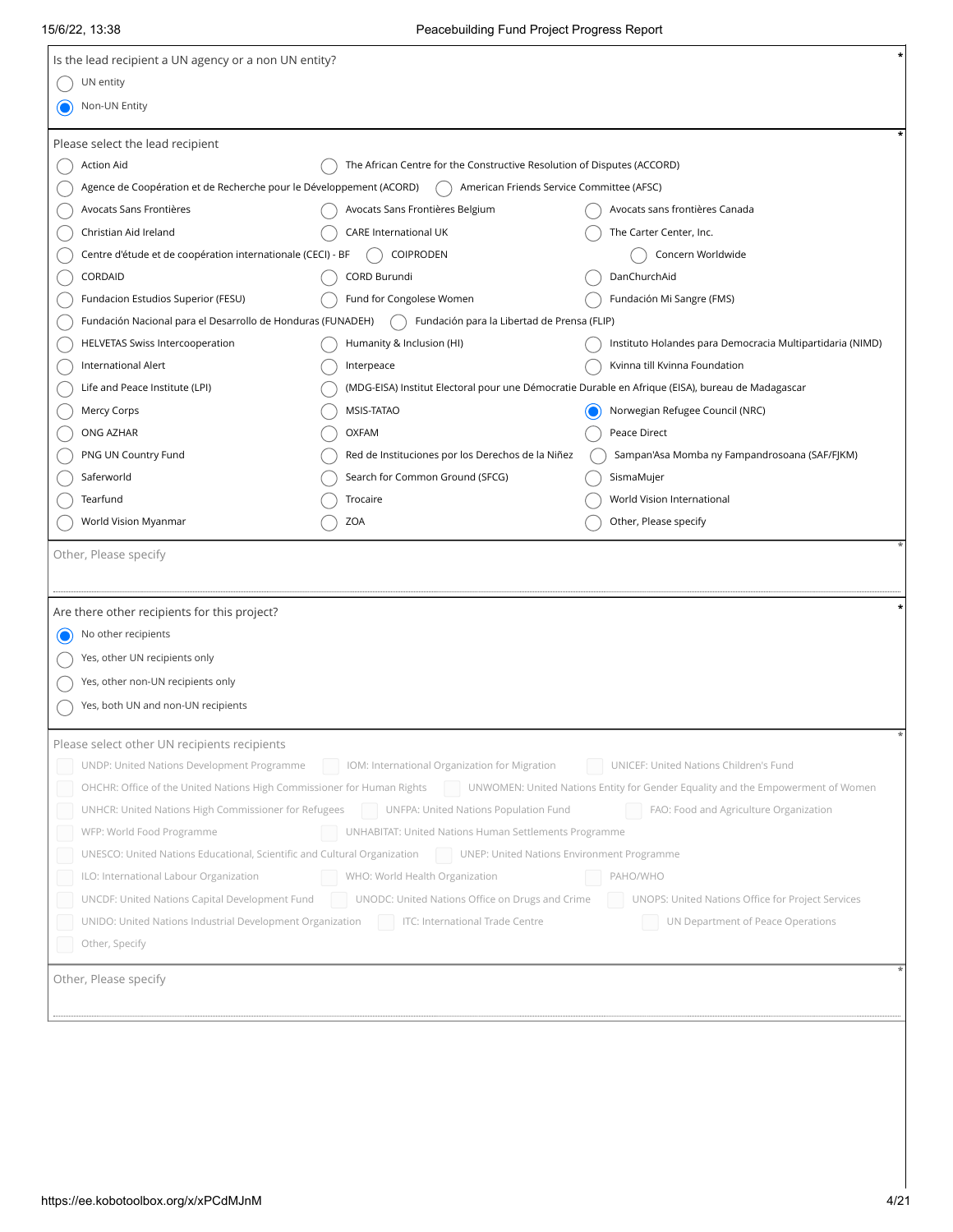#### 15/6/22, 13:38 Peacebuilding Fund Project Progress Report

| Please select other non-UN recipients |                                                                                                               |                                                                                                   |                                                           |  |  |
|---------------------------------------|---------------------------------------------------------------------------------------------------------------|---------------------------------------------------------------------------------------------------|-----------------------------------------------------------|--|--|
|                                       | Action Aid                                                                                                    | The African Centre for the Constructive Resolution of Disputes (ACCORD)                           |                                                           |  |  |
|                                       | Agence de Coopération et de Recherche pour le Développement (ACORD) American Friends Service Committee (AFSC) |                                                                                                   |                                                           |  |  |
|                                       | Avocats Sans Frontières                                                                                       | Avocats Sans Frontières Belgium                                                                   | Avocats sans frontières Canada                            |  |  |
|                                       | Christian Aid Ireland                                                                                         | CARE International UK                                                                             | The Carter Center, Inc.                                   |  |  |
|                                       | Centre d'étude et de coopération internationale (CECI) - BF                                                   | COIPRODEN                                                                                         | Concern Worldwide                                         |  |  |
|                                       | CORDAID                                                                                                       | CORD Burundi                                                                                      | DanChurchAid                                              |  |  |
|                                       | Fundacion Estudios Superior (FESU)                                                                            | Fund for Congolese Women                                                                          | Fundación Mi Sangre (FMS)                                 |  |  |
|                                       | Fundación Nacional para el Desarrollo de Honduras (FUNADEH)                                                   | Fundación para la Libertad de Prensa (FLIP)                                                       |                                                           |  |  |
|                                       | <b>HELVETAS Swiss Intercooperation</b>                                                                        | Humanity & Inclusion (HI)                                                                         | Instituto Holandes para Democracia Multipartidaria (NIMD) |  |  |
|                                       | International Alert                                                                                           | Interpeace                                                                                        | Kvinna till Kvinna Foundation                             |  |  |
|                                       | Life and Peace Institute (LPI)                                                                                | (MDG-EISA) Institut Electoral pour une Démocratie Durable en Afrique (EISA), bureau de Madagascar |                                                           |  |  |
|                                       | Mercy Corps                                                                                                   | MSIS-TATAO                                                                                        | Norwegian Refugee Council (NRC)                           |  |  |
|                                       | ONG AZHAR                                                                                                     | OXFAM                                                                                             | Peace Direct                                              |  |  |
|                                       | PNG UN Country Fund                                                                                           | Red de Instituciones por los Derechos de la Niñez                                                 | Sampan'Asa Momba ny Fampandrosoana (SAF/FJKM)             |  |  |
|                                       | Saferworld                                                                                                    | Search for Common Ground (SFCG)                                                                   | SismaMujer                                                |  |  |
|                                       | Tearfund                                                                                                      | Trocaire                                                                                          | World Vision International                                |  |  |
|                                       | World Vision Myanmar                                                                                          | ZOA                                                                                               | Other, Please specify                                     |  |  |
|                                       | Other, Please specify                                                                                         |                                                                                                   |                                                           |  |  |
|                                       |                                                                                                               |                                                                                                   |                                                           |  |  |
|                                       |                                                                                                               |                                                                                                   |                                                           |  |  |

# **Financial Reporting**

#### **» Delivery by Recipient**

**Please enter the total amounts in US dollars allocated to each recipient organization**

**Please enter the original budget amount, amount transferred to date and estimated expenditure by recipient.**

Please make sure you enter the correct amount. All values should be entered in **US Dollars**

detailed budget in the next section.

| detailed budget in the next section.      |                                                                                                                    |                                                                                                                                   | For cross-border projects, group the amounts by agency, even if different country offices are involved. You will have the opportunity to share a more |                                                                                                 |
|-------------------------------------------|--------------------------------------------------------------------------------------------------------------------|-----------------------------------------------------------------------------------------------------------------------------------|-------------------------------------------------------------------------------------------------------------------------------------------------------|-------------------------------------------------------------------------------------------------|
| Recipients                                | Total Project Budget<br>(in US \$)<br>Please enter the total budget as is in<br>the project document in US Dollars | <b>Transfers to date</b><br>(in US \$)<br>Please enter the total amount<br>transferred to each recipient to date<br>in US Dollars | <b>Expenditure to date</b><br>(in US \$)<br>Please enter the approximate amount<br>spent to date in US dollars                                        | Implementation rate as<br>$\vert$ a percentage of total<br>budget<br>(calculated automatically) |
| <b>Norwegian Refugee</b><br>Council (NRC) | 1500000                                                                                                            | 1050000                                                                                                                           | 668751.84                                                                                                                                             | 44.58%                                                                                          |
|                                           |                                                                                                                    |                                                                                                                                   |                                                                                                                                                       |                                                                                                 |
|                                           |                                                                                                                    |                                                                                                                                   |                                                                                                                                                       |                                                                                                 |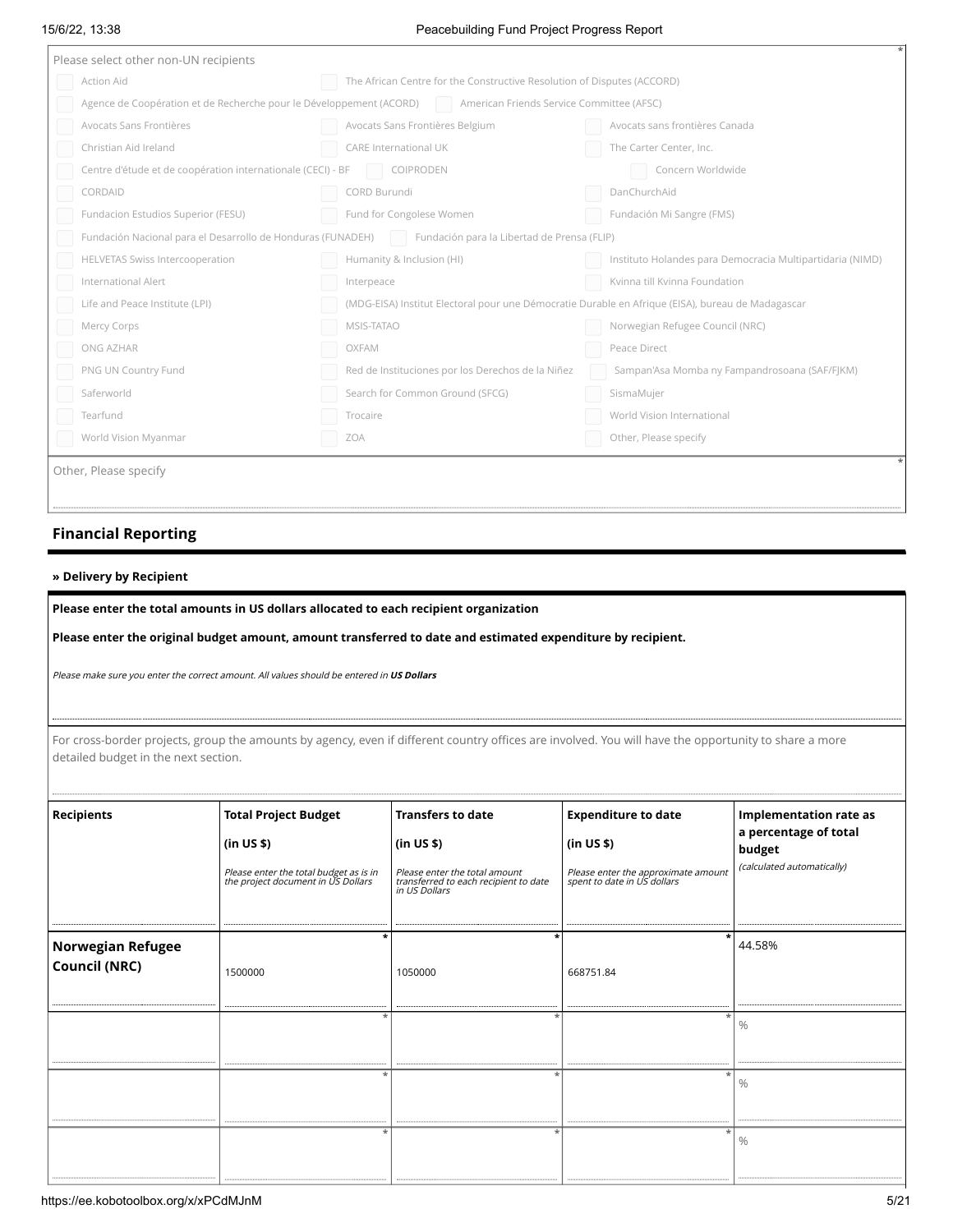|                                                                                                                                                                                                                                                                                                                                                                                                                                                                                                                                                                                                                                                                                                                                                                                                                                                                                                                                                                                                                                                                                                                                            |                                                                             |         |           | $\%$   |  |  |  |
|--------------------------------------------------------------------------------------------------------------------------------------------------------------------------------------------------------------------------------------------------------------------------------------------------------------------------------------------------------------------------------------------------------------------------------------------------------------------------------------------------------------------------------------------------------------------------------------------------------------------------------------------------------------------------------------------------------------------------------------------------------------------------------------------------------------------------------------------------------------------------------------------------------------------------------------------------------------------------------------------------------------------------------------------------------------------------------------------------------------------------------------------|-----------------------------------------------------------------------------|---------|-----------|--------|--|--|--|
|                                                                                                                                                                                                                                                                                                                                                                                                                                                                                                                                                                                                                                                                                                                                                                                                                                                                                                                                                                                                                                                                                                                                            |                                                                             |         |           | $\%$   |  |  |  |
|                                                                                                                                                                                                                                                                                                                                                                                                                                                                                                                                                                                                                                                                                                                                                                                                                                                                                                                                                                                                                                                                                                                                            |                                                                             |         |           |        |  |  |  |
|                                                                                                                                                                                                                                                                                                                                                                                                                                                                                                                                                                                                                                                                                                                                                                                                                                                                                                                                                                                                                                                                                                                                            |                                                                             |         |           | $\%$   |  |  |  |
|                                                                                                                                                                                                                                                                                                                                                                                                                                                                                                                                                                                                                                                                                                                                                                                                                                                                                                                                                                                                                                                                                                                                            |                                                                             |         |           |        |  |  |  |
|                                                                                                                                                                                                                                                                                                                                                                                                                                                                                                                                                                                                                                                                                                                                                                                                                                                                                                                                                                                                                                                                                                                                            | $^\star$                                                                    |         |           | $\%$   |  |  |  |
|                                                                                                                                                                                                                                                                                                                                                                                                                                                                                                                                                                                                                                                                                                                                                                                                                                                                                                                                                                                                                                                                                                                                            |                                                                             |         |           | $\%$   |  |  |  |
|                                                                                                                                                                                                                                                                                                                                                                                                                                                                                                                                                                                                                                                                                                                                                                                                                                                                                                                                                                                                                                                                                                                                            | $\star$                                                                     | ÷       | $\star$   | $\%$   |  |  |  |
|                                                                                                                                                                                                                                                                                                                                                                                                                                                                                                                                                                                                                                                                                                                                                                                                                                                                                                                                                                                                                                                                                                                                            |                                                                             |         |           | $\%$   |  |  |  |
|                                                                                                                                                                                                                                                                                                                                                                                                                                                                                                                                                                                                                                                                                                                                                                                                                                                                                                                                                                                                                                                                                                                                            |                                                                             |         |           |        |  |  |  |
|                                                                                                                                                                                                                                                                                                                                                                                                                                                                                                                                                                                                                                                                                                                                                                                                                                                                                                                                                                                                                                                                                                                                            | *                                                                           |         |           | $\%$   |  |  |  |
|                                                                                                                                                                                                                                                                                                                                                                                                                                                                                                                                                                                                                                                                                                                                                                                                                                                                                                                                                                                                                                                                                                                                            | $\star$                                                                     |         |           | $\%$   |  |  |  |
|                                                                                                                                                                                                                                                                                                                                                                                                                                                                                                                                                                                                                                                                                                                                                                                                                                                                                                                                                                                                                                                                                                                                            |                                                                             |         |           |        |  |  |  |
|                                                                                                                                                                                                                                                                                                                                                                                                                                                                                                                                                                                                                                                                                                                                                                                                                                                                                                                                                                                                                                                                                                                                            | $\star$                                                                     |         |           | $\%$   |  |  |  |
| $\ast$<br>$\%$                                                                                                                                                                                                                                                                                                                                                                                                                                                                                                                                                                                                                                                                                                                                                                                                                                                                                                                                                                                                                                                                                                                             |                                                                             |         |           |        |  |  |  |
| $\%$                                                                                                                                                                                                                                                                                                                                                                                                                                                                                                                                                                                                                                                                                                                                                                                                                                                                                                                                                                                                                                                                                                                                       |                                                                             |         |           |        |  |  |  |
| <b>TOTAL</b>                                                                                                                                                                                                                                                                                                                                                                                                                                                                                                                                                                                                                                                                                                                                                                                                                                                                                                                                                                                                                                                                                                                               | 1500000                                                                     | 1050000 | 668751.84 | 44.58% |  |  |  |
| The approximate implementation rate as percentage of total project budget based on the values entered in the above matrix is 44.58%. Can you<br>confirm that this is correct?                                                                                                                                                                                                                                                                                                                                                                                                                                                                                                                                                                                                                                                                                                                                                                                                                                                                                                                                                              |                                                                             |         |           |        |  |  |  |
| Correct<br>$In correct% \begin{center} \includegraphics[width=0.6\textwidth]{figures/cdf} \end{center} \caption{The average frequency of the number of times, and the average frequency of the number of times. The average probability of the number of times, and the average probability of the number of times. The average probability of the number of times, and the average probability of the number of times. The average probability of the number of times, and the average probability of the number of times. The average probability of the number of times, and the average probability of the number of times. The average probability of the number of times, and the average probability of the number of times. The average probability of the number of times, and the average probability of the number of times. The average probability of the number of times, and the average probability of the number of times. The average probability of the number of times, and the average probability of the number of times. The average probability of the number of times, and the average probability of the number$ |                                                                             |         |           |        |  |  |  |
|                                                                                                                                                                                                                                                                                                                                                                                                                                                                                                                                                                                                                                                                                                                                                                                                                                                                                                                                                                                                                                                                                                                                            |                                                                             |         |           |        |  |  |  |
|                                                                                                                                                                                                                                                                                                                                                                                                                                                                                                                                                                                                                                                                                                                                                                                                                                                                                                                                                                                                                                                                                                                                            | If it is incorrect, please enter the approximate implementation rate as a % |         |           |        |  |  |  |
|                                                                                                                                                                                                                                                                                                                                                                                                                                                                                                                                                                                                                                                                                                                                                                                                                                                                                                                                                                                                                                                                                                                                            |                                                                             |         |           |        |  |  |  |
| » Gender-responsive Budgeting                                                                                                                                                                                                                                                                                                                                                                                                                                                                                                                                                                                                                                                                                                                                                                                                                                                                                                                                                                                                                                                                                                              |                                                                             |         |           |        |  |  |  |
|                                                                                                                                                                                                                                                                                                                                                                                                                                                                                                                                                                                                                                                                                                                                                                                                                                                                                                                                                                                                                                                                                                                                            |                                                                             |         |           |        |  |  |  |
|                                                                                                                                                                                                                                                                                                                                                                                                                                                                                                                                                                                                                                                                                                                                                                                                                                                                                                                                                                                                                                                                                                                                            |                                                                             |         |           |        |  |  |  |
|                                                                                                                                                                                                                                                                                                                                                                                                                                                                                                                                                                                                                                                                                                                                                                                                                                                                                                                                                                                                                                                                                                                                            |                                                                             |         |           |        |  |  |  |
|                                                                                                                                                                                                                                                                                                                                                                                                                                                                                                                                                                                                                                                                                                                                                                                                                                                                                                                                                                                                                                                                                                                                            |                                                                             |         |           |        |  |  |  |

#### **» Gender-responsive Budgeting**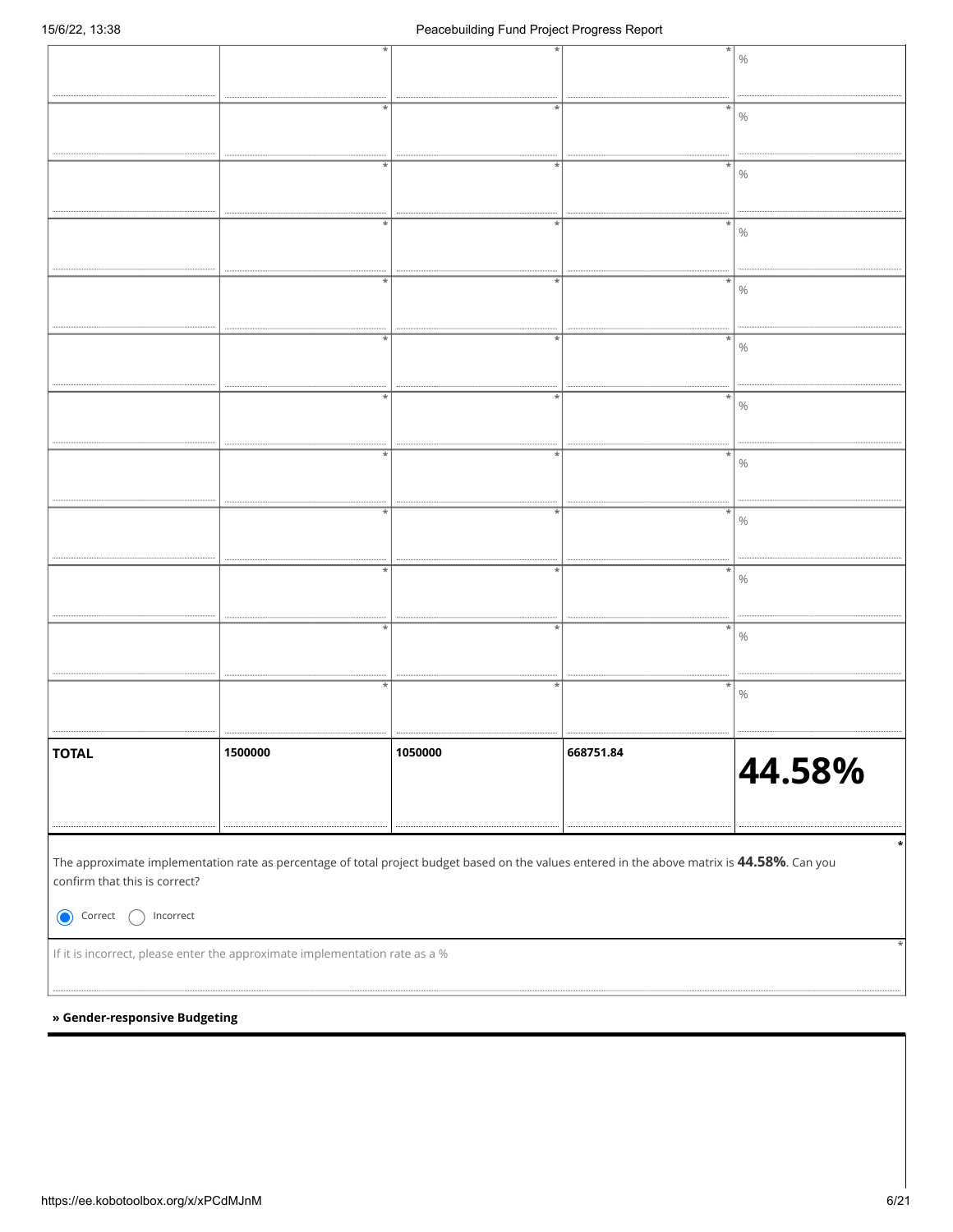| Indicate what <b>percentage (%)</b> of the budget contributes to gender equality or women's empowerment (GEWE)?                                                                                                     |  |
|---------------------------------------------------------------------------------------------------------------------------------------------------------------------------------------------------------------------|--|
| 44.42                                                                                                                                                                                                               |  |
| The dollar amount of the budget contributing to Gender Equality and Women's Empowerment (GEWE) based on percentage entered above and total<br>project budget is US \$ 666300. Can you confirm that this is correct? |  |
| $\bullet$<br>Correct<br>Incorrect                                                                                                                                                                                   |  |
| If it is incorrect, please enter the <i>budget amount</i> allocated to GEWE in US Dollars                                                                                                                           |  |
| Amount expended to date on efforts contributiong to gender equality or women's empowerment is US \$ 297059.57. Is this correct?<br>Incorrect<br>Correct                                                             |  |
| If it is incorrect, please enter the expenditure to date on GEWE in US dollars                                                                                                                                      |  |
| 218028                                                                                                                                                                                                              |  |
| ATTACH PROJECT EXCEL BUDGET SHOWING CURRENT APPROXIMATE EXPENDITURE.<br>The templates for the budget are available here                                                                                             |  |
| Colombia_NRC_GYPI 2020_Report a Mayo (1)-10_38_18.xlsx                                                                                                                                                              |  |

# **Project Markers**

| Please select the Gender Marker Associated with this project                                                                                                                       |  |
|------------------------------------------------------------------------------------------------------------------------------------------------------------------------------------|--|
| Score 1 for projects that contribute in some way to gender equality, but not significantly (less than 30% of the total budget for GEWE)                                            |  |
| Score 2 for projects that have gender equality as a significant objective and allocate between 30 and 79% of the total project budget to GEWE                                      |  |
| Score 3 for projects that have gender equality as a principal objective and allocate at least 80% of the total project budget to Gender Equality and Women's Empowerment<br>(GEWE) |  |
|                                                                                                                                                                                    |  |
| Please select the Risk Marker Associated with this project                                                                                                                         |  |
| Risk marker 0 = low risk to achieving outcomes                                                                                                                                     |  |
| Risk marker 1 = medium risk to achieving outcomes                                                                                                                                  |  |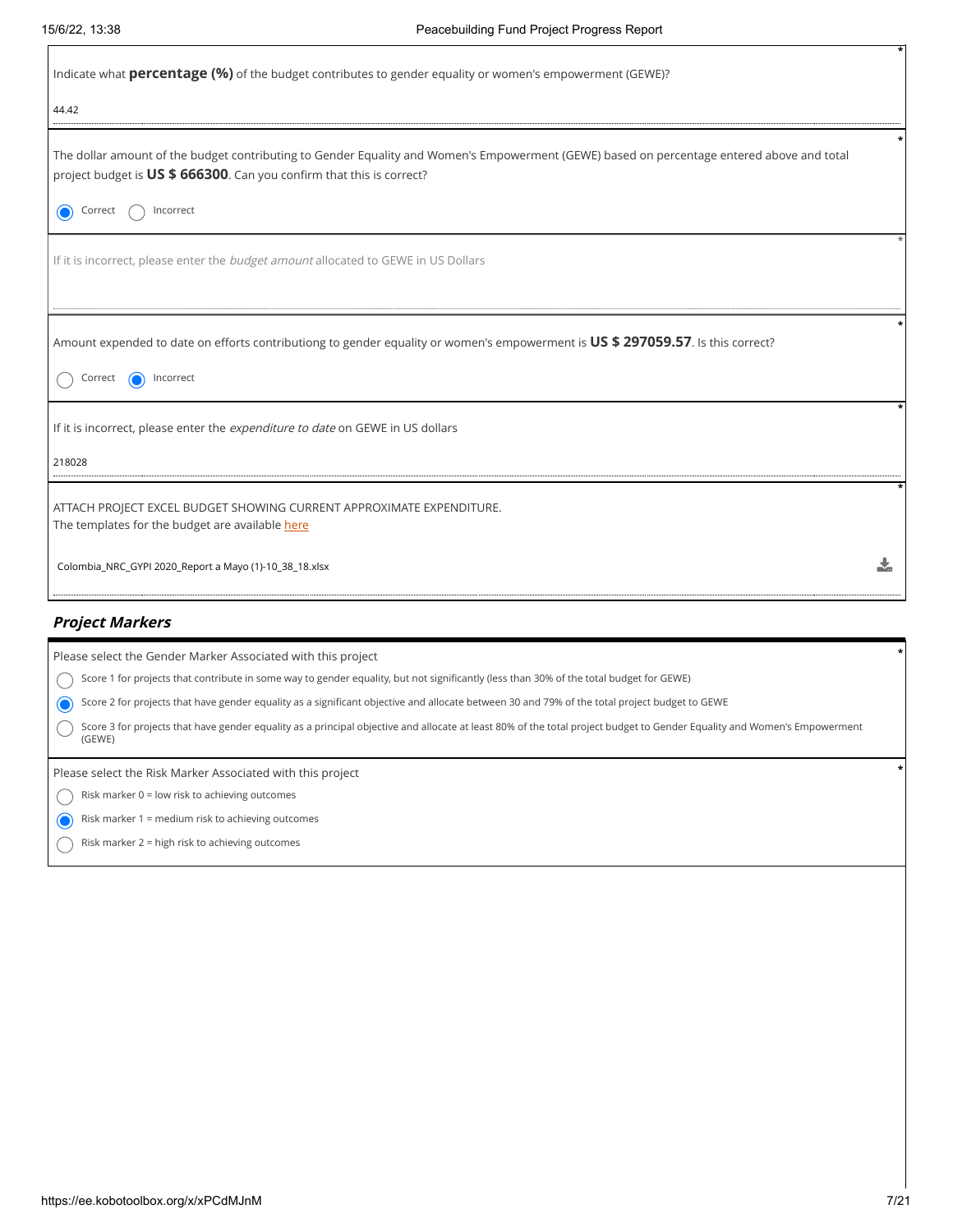| Please select the PBF Focus Area associated with this project             |  |
|---------------------------------------------------------------------------|--|
| (1.1) Security Sector Reform                                              |  |
| (1.2) Rule of Law                                                         |  |
| (1.3) Demobilisation, Disarmament and Reintegration                       |  |
| (1.4) Political Dialogue                                                  |  |
| (2.1) National reconciliation                                             |  |
| (2.2) Democratic Governance<br>0                                          |  |
| (2.3) Conflict prevention/management                                      |  |
| (3.1) Employment                                                          |  |
| (3.2) Equitable access to social services                                 |  |
| (4.1) Strengthening of essential national state capacity                  |  |
| (4.2) Extension of state authority/Local Administration                   |  |
| (4.3) Governance of peacebuilding resources (including PBF Secretariats)  |  |
|                                                                           |  |
| Is the project part of one or more PBF priority windows?                  |  |
| Select all that apply                                                     |  |
| Gender promotion initiative<br>$\checkmark$                               |  |
| Youth promotion initiative                                                |  |
| Transition from UN or regional peacekeeping or special political missions |  |
| Cross-border or regional project                                          |  |
| None                                                                      |  |

# **PART I: OVERALL PROJECT PROGRESS**

| NOTES FOR COMPLETING THE REPORT: |  |
|----------------------------------|--|
|                                  |  |

- Avoid acronyms and UN jargon, use general /common language.
- Report on what has been achieved in the reporting period, not what the project aims to do.
- Be as concrete as possible. Avoid theoretical, vague or conceptual discourse.
- Ensure the analysis and project progress assessment is gender and age sensitive.
- If relevant, please include any COVID-19 related considerations, adjustments and results and respond to section IV. **(This section is optional)**

Briefly outline the status of the project in terms of implementation cycle, including whether preliminary/preparatory activities have been completed (i.e. contracting of partners, staff recruitment, etc.)

Please limit your response to 1500 characters including spaces.

**Result 1: Risk mapping for young people, and one participatory work plan built. One school of self-protection community guards and one school of self-government for young people.43 workshops on internal afro-regulations for young people. Four spaces to share knowledge on training topics. One protection council developed where the institutional response to human rights violations in the territory is reviewed. Consultancy and research workshops on ethnic and human rights of Afro-descendant population.** 

**Result 2: Risk mapping for women. Gender school with training in empowerment for 107 women leaders. Planning and elaboration process of the GBV (Gender-based violence) support route for Afro-descendant women. Five protection councils to build maps of risks and human rights violations in the territory were generated with the authorities of the community councils.** 

**"Comadreos" Spaces for dialogue of experiences among women. 30 workshops of internal afro-regulations with a gender approach that have allowed the appropriation of ancestral justice for cases of GBV.** 

**Result 3: Broadcast risk mapping, Communications school implemented where innovative skills were strengthened (Radio, Design, and audiovisual tools). Spaces for strengthening ACONC's communication proposal, and project formulation. Training for 38 young leaders in innovative communication tools for peacebuilding . Internal communication workshops for the Major council, and the communication "Palenque" of ACONC.**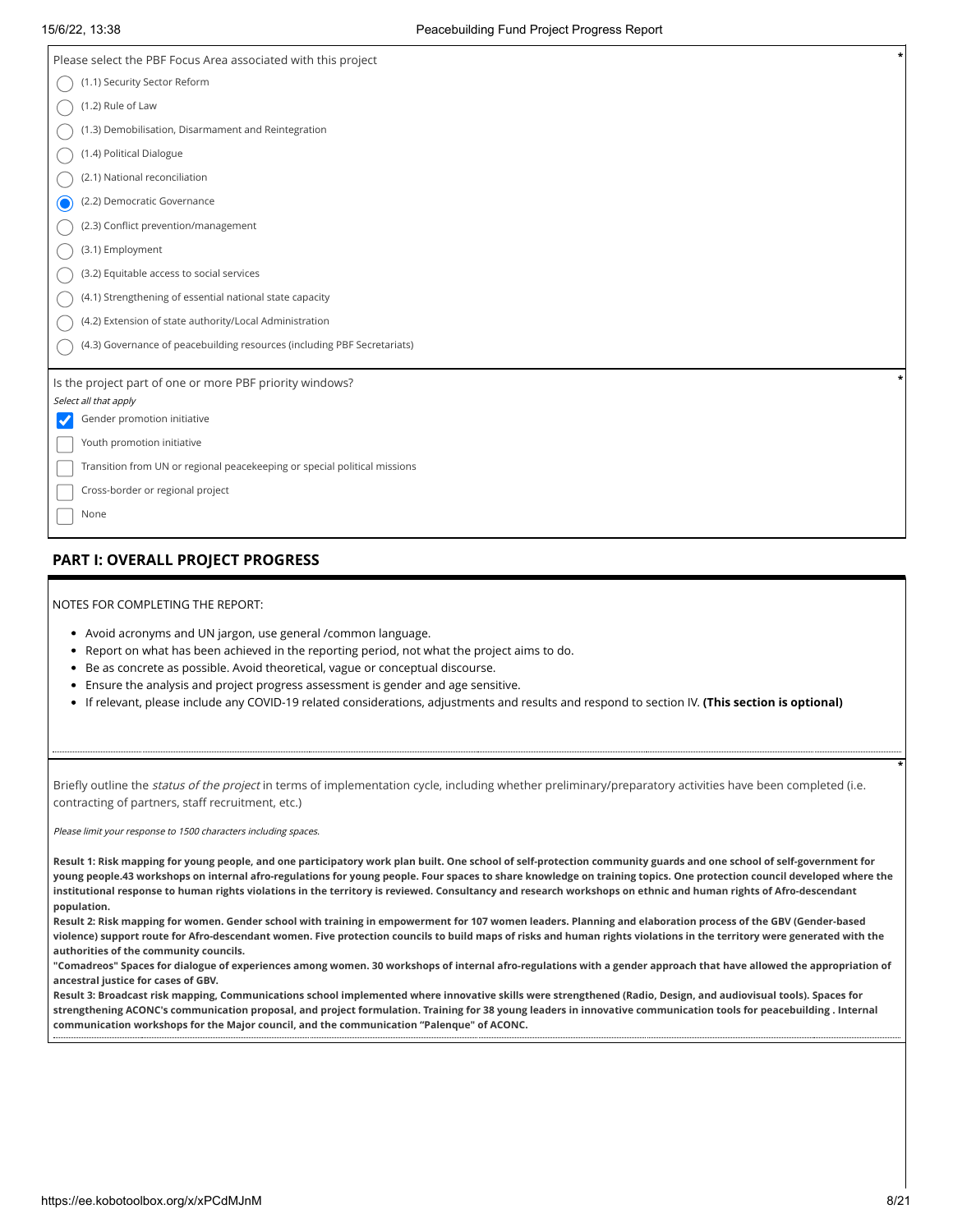Summarize the main structural, institutional or societal level change the project has contributed to. This is not anecdotal evidence or a list of individual outputs, but a description of progress made toward the main purpose of the project

FOR PROJECTS WITHIN SIX MONTHS OF COMPLETION ONLY; (1500 character limit)

**Thanks to the contribution of the project, generational gaps have been reduced so that young people, mostly women, have become interested to participate in selfgovernment spaces in the north of Cauca of the 10 municipalities ( Padilla, Suarez, Buenos Aires, Santander de quilichao, Caloto, Miranda, Corinto, Guachene, Villa rica y Puerto Tejada):**

**• Young people recognize and appropriate their Afro-descendant community self-government structure.** 

**• Identification of GBV instances experienced by Afro-descendant women in northern of Cauca.**

**• Promotion of dialogue and meeting spaces for young and adult women to reflect about women's issues and GBV with an ethnic approach. Also, the appropriation by young and adult women of ancestral justice for GBV response was improved.** 

**• Research processes on human rights, ethnic history and gender as an input to identify, attend, and monitor human rights violations, contributing in this way to preserve the memory and reduce the impact that could represent this issue on Afro-descendant communities.** 

**• Strengthening the "Cimarrona" Guard as a community self-protection strategy with the participation of women and young people.** 

**• Establishment of a youth communication school, in order to strengthen the capacities of the team that has been carrying out innovative visualization´s activities to make community work with an ethnic approach.** 

**• Construction of a territorial risk mapping for human rights violations against young people and women, to consolidate proposals to address this issue.** 

**• Workshops to update internal regulations of Community Councils with women and young people to strengthen their participation on the self-government dynamics.**

**Number of persons that the project has reach : 596 (395 W – 201 M).**

#### **PART II: RESULT PROGRESS BY PROJECT OUTCOME**

Describe overall progress under each Outcome made during the reporting period (for June reports: January-June; for November reports: January-November; for final reports: full project duration).

Do not list individual activities. If the project is starting to make/has made a difference at the outcome level, provide specific evidence for the progress (quantitative and qualitative) and explain how it impacts the broader political and peacebuilding context.

- "On track" refers to the timely completion of outputs as indicated in the workplan.
- "On track with peacebuilding results" refers to higher-level changes in the conflict or peace factors that the project is meant to contribute to. These effects are more likely in mature projects than in newer ones.

| How many OUTCOMES does this project have                                                                                                                                                                                                          |
|---------------------------------------------------------------------------------------------------------------------------------------------------------------------------------------------------------------------------------------------------|
| 2 $3 \t 4 \t 5 \t 6 \t 7 \t 8 \t more than 8.$<br>$\mathbf{1}$                                                                                                                                                                                    |
| Please write out the project outcomes as they are in the project results framework found in the project document                                                                                                                                  |
| Outcome 1:<br>% Young female and male leaders in Northern Cauca participate in spaces of representation, decision-making and self-government contributing to democratic governance<br>and increasing their capacities as community peacebuilders. |
| Outcome 2:<br>% Of young women leaders empowered to participate in decision-making spaces to develop community policies or plans to promote gender equality as a peacebuilding<br>tool                                                            |
| Outcome 3:<br>% of young female and male leaders that strengthen their peacebuilding capacities by sharing and using Innovative Communication Pedagogical Tools (ICPT)                                                                            |
| Outcome 4:                                                                                                                                                                                                                                        |
| Outcome 5:                                                                                                                                                                                                                                        |
| Outcome 6:                                                                                                                                                                                                                                        |
| Outcome 7:                                                                                                                                                                                                                                        |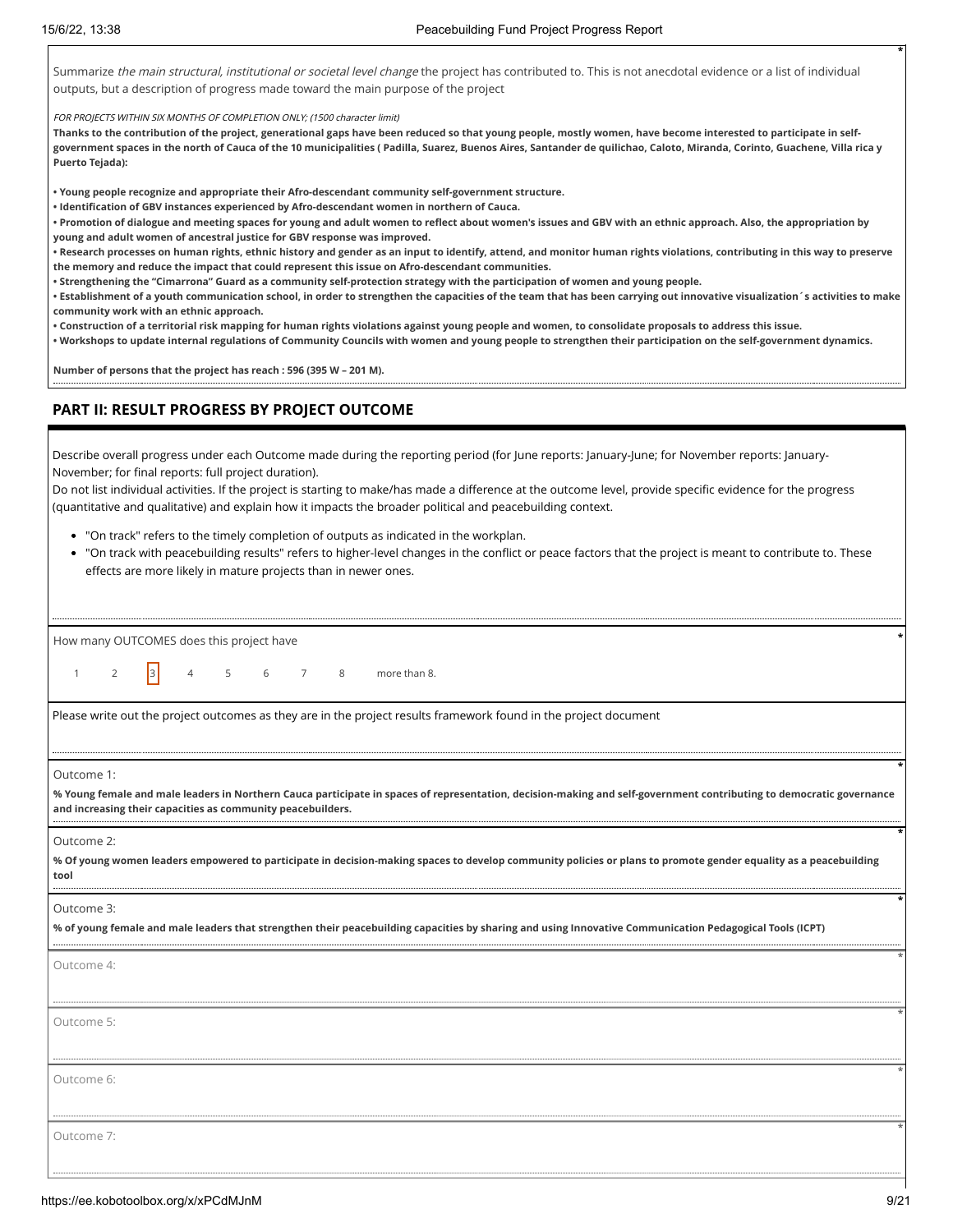| Outcome 8:                                                                                                                                                                                                                                                                                                                                                                                                                                                                                                                                                                                                                                                                                                                                                                                                                                                                                                                                                                                                                                                                                                                                                                                                                                                                                                                                                                                                                                                                                                                                                                                                                                                                                                                                                                                                                                                                                                                                                                                                                                                                                                                                                                                                                                                                                                                                                                                                                                                                                                                                                                                                                                                                                                                                                                                                                                                                                                                                                                                                                                                                                                                                                                            |
|---------------------------------------------------------------------------------------------------------------------------------------------------------------------------------------------------------------------------------------------------------------------------------------------------------------------------------------------------------------------------------------------------------------------------------------------------------------------------------------------------------------------------------------------------------------------------------------------------------------------------------------------------------------------------------------------------------------------------------------------------------------------------------------------------------------------------------------------------------------------------------------------------------------------------------------------------------------------------------------------------------------------------------------------------------------------------------------------------------------------------------------------------------------------------------------------------------------------------------------------------------------------------------------------------------------------------------------------------------------------------------------------------------------------------------------------------------------------------------------------------------------------------------------------------------------------------------------------------------------------------------------------------------------------------------------------------------------------------------------------------------------------------------------------------------------------------------------------------------------------------------------------------------------------------------------------------------------------------------------------------------------------------------------------------------------------------------------------------------------------------------------------------------------------------------------------------------------------------------------------------------------------------------------------------------------------------------------------------------------------------------------------------------------------------------------------------------------------------------------------------------------------------------------------------------------------------------------------------------------------------------------------------------------------------------------------------------------------------------------------------------------------------------------------------------------------------------------------------------------------------------------------------------------------------------------------------------------------------------------------------------------------------------------------------------------------------------------------------------------------------------------------------------------------------------------|
| <b>Additional Outcomes</b><br>If the project has more than 8 outcomes, please enumerate the remaining outcomes here                                                                                                                                                                                                                                                                                                                                                                                                                                                                                                                                                                                                                                                                                                                                                                                                                                                                                                                                                                                                                                                                                                                                                                                                                                                                                                                                                                                                                                                                                                                                                                                                                                                                                                                                                                                                                                                                                                                                                                                                                                                                                                                                                                                                                                                                                                                                                                                                                                                                                                                                                                                                                                                                                                                                                                                                                                                                                                                                                                                                                                                                   |
| Outcome 1:<br>% Young female and male leaders in Northern Cauca participate in spaces of representation, decision-making and self-government<br>contributing to democratic governance and increasing their capacities as community peacebuilders.                                                                                                                                                                                                                                                                                                                                                                                                                                                                                                                                                                                                                                                                                                                                                                                                                                                                                                                                                                                                                                                                                                                                                                                                                                                                                                                                                                                                                                                                                                                                                                                                                                                                                                                                                                                                                                                                                                                                                                                                                                                                                                                                                                                                                                                                                                                                                                                                                                                                                                                                                                                                                                                                                                                                                                                                                                                                                                                                     |
| Rate the current status of the outcome progress<br>1. Off Track<br>3. On Track with evidence of peacebuilding results<br>$\bigodot$<br>2. On Track                                                                                                                                                                                                                                                                                                                                                                                                                                                                                                                                                                                                                                                                                                                                                                                                                                                                                                                                                                                                                                                                                                                                                                                                                                                                                                                                                                                                                                                                                                                                                                                                                                                                                                                                                                                                                                                                                                                                                                                                                                                                                                                                                                                                                                                                                                                                                                                                                                                                                                                                                                                                                                                                                                                                                                                                                                                                                                                                                                                                                                    |
| Progress summary<br>Please limit your response to 3000 characters including spaces.<br>. The project supported the identification of risks for Afro-descendant youth communities in northern Cauca through a risk mapping to acknowledge and tackle these risks<br>in their communities. This was constructed through several dialogue spaces with five groups (approximately 25 young people per group), one in each area ("Cauca medio",<br>"Cauca Plano", "Cauca alto", "Rio la quebrada" and "Rio Desbaratado la Paila jaguar"), also a participatory work plan with young people was built to mitigate the risks to<br>which Afro-descendant youth communities in northern Cauca are exposed.<br>• 90 young leaders from the 43 ACONC communitarian councils were trained, and the itinerant school was created so these leaders were able to transfer the skills acquired<br>on different workshops in which they are facilitators.<br>• School of guards: through training processes, the self-protection strategy of the "Cimarrona" guard was strengthened, young people and women participate discussing<br>issues as self-government, ancestral justice, appropriation of the territory, and ancestral self-protection mechanisms.<br>• Active participation of young people in different spaces of the 43 Community Councils was promoted, with emphasis on youth and ancestral approach, achieving to<br>awaken interest to participate from these spaces as a recognition as part of the territory.<br>• Active participation of young people on the self-protection strategy, where the lines of research on human rights and ethnic history were strengthened, as well as the<br>main participation of young people in the exercise of research seedbeds strengthening processes for the design, collection, systematization, and documentary production<br>of different situations in their communities.<br>• 4 Feedback and integration spaces were generated to promote dialogue and exchange of knowledge between young people, women, and adults. In these spaces, there<br>were also dialogues about the results and impact of the project, especially strengthening active participation of youth and women through practical examples of how to<br>work in the territories.<br>• Meetings with young people from the 43 Community Councils to consolidate the joint work agenda of the Afro-descendant youth communities of northern Cauca,<br>including: training and capacity building, reaching for resources, spaces of dialogue "Esquina bacana ", participation in cultural and sporting events, identification of<br>cultural rescue with elders and the formation of the coordination team.<br>• Dialogue spaces with territorial and governmental entities to reflect on and respond to situations of human rights violations in the northern part of the Cauca, generating<br>agreements and follow-up processes to situations that are occurring in the northern part of the department.<br>• Capacity building and advocacy with an ethnic approach to make visible human rights violations against Afro-descendant people of the north of Cauca. |
| Indicate any additional analysis on how Gender Equality and Women's Empowerment and/or Youth Inclusion and Responsiveness has been ensured<br>under this Outcome<br>Please limit your response to 1500 characters including spaces.<br>Through MEAL (Monitoring, Evaluation accountability and learning ) activities significant achievements have been identified related to the participation of young people in<br>representative, decision making and self-government spaces that had strengthen and consolidated leadership and peacebuilding skills on the communities from the<br>northern part of Cauca.                                                                                                                                                                                                                                                                                                                                                                                                                                                                                                                                                                                                                                                                                                                                                                                                                                                                                                                                                                                                                                                                                                                                                                                                                                                                                                                                                                                                                                                                                                                                                                                                                                                                                                                                                                                                                                                                                                                                                                                                                                                                                                                                                                                                                                                                                                                                                                                                                                                                                                                                                                      |
| The school for youth communities and the workshops carried out about internal regulations have allowed young people to get knowledge to self-government and to get<br>involved on communitarian actions, as well as to assume responsibilities in their community councils, consolidating their leadership skills taking into account generational<br>changes on participative scenarios.                                                                                                                                                                                                                                                                                                                                                                                                                                                                                                                                                                                                                                                                                                                                                                                                                                                                                                                                                                                                                                                                                                                                                                                                                                                                                                                                                                                                                                                                                                                                                                                                                                                                                                                                                                                                                                                                                                                                                                                                                                                                                                                                                                                                                                                                                                                                                                                                                                                                                                                                                                                                                                                                                                                                                                                             |
| It has been shown that by promoting leadership skills in young people, the protection work of the "Cimarrona" guard is strengthened. The participants have emphasized<br>that their contribution to peace building is related to the defense of the territories and that the skills required for this work have been reinforced, thanks to the training<br>that has been gotten in the guard school.                                                                                                                                                                                                                                                                                                                                                                                                                                                                                                                                                                                                                                                                                                                                                                                                                                                                                                                                                                                                                                                                                                                                                                                                                                                                                                                                                                                                                                                                                                                                                                                                                                                                                                                                                                                                                                                                                                                                                                                                                                                                                                                                                                                                                                                                                                                                                                                                                                                                                                                                                                                                                                                                                                                                                                                  |
|                                                                                                                                                                                                                                                                                                                                                                                                                                                                                                                                                                                                                                                                                                                                                                                                                                                                                                                                                                                                                                                                                                                                                                                                                                                                                                                                                                                                                                                                                                                                                                                                                                                                                                                                                                                                                                                                                                                                                                                                                                                                                                                                                                                                                                                                                                                                                                                                                                                                                                                                                                                                                                                                                                                                                                                                                                                                                                                                                                                                                                                                                                                                                                                       |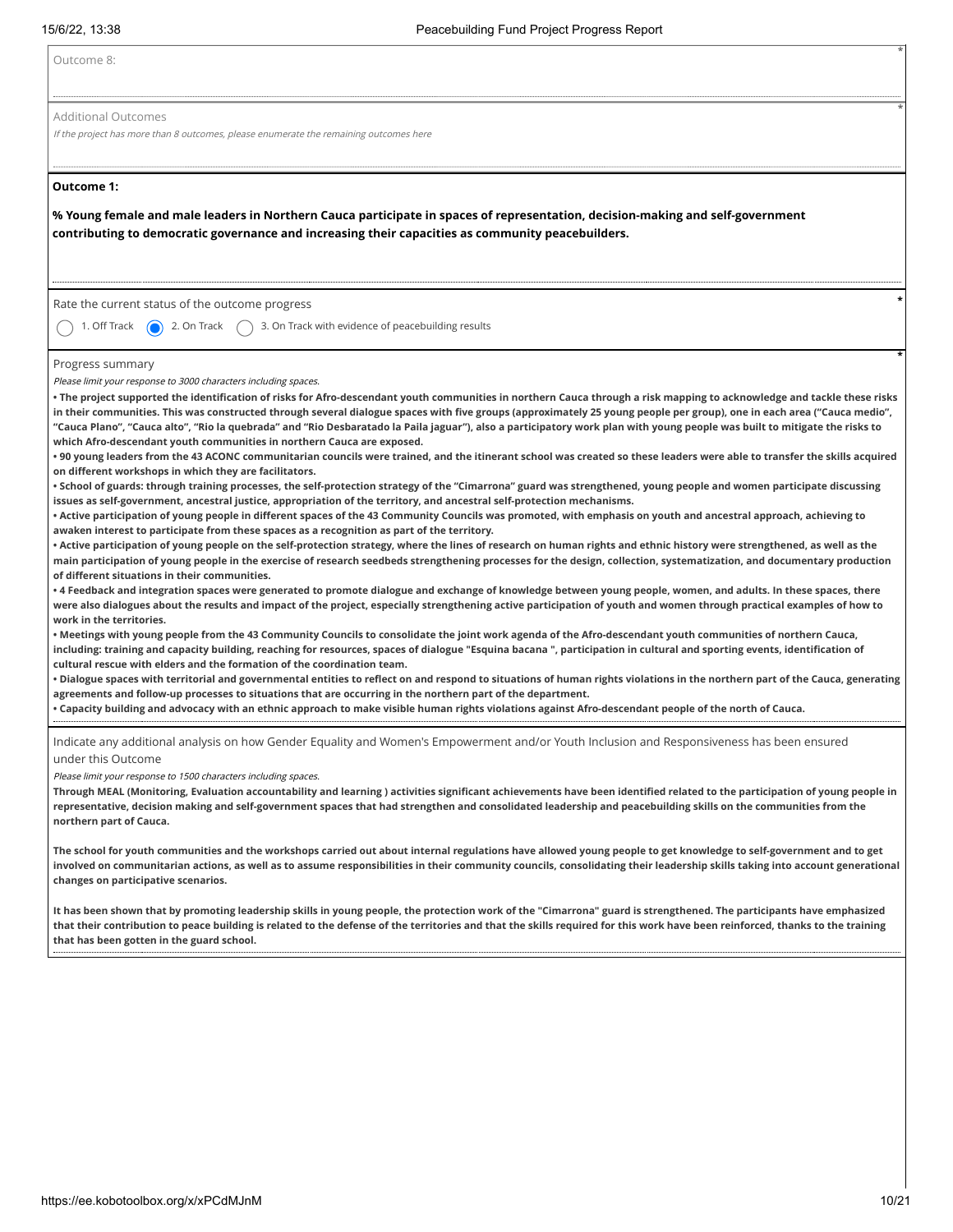| <b>Outcome 2:</b>                                                                                                                                                                                                                                                                                                                                                                                                                                                                                                                                                                                                                                                                                                                                                                                                                                                                     |
|---------------------------------------------------------------------------------------------------------------------------------------------------------------------------------------------------------------------------------------------------------------------------------------------------------------------------------------------------------------------------------------------------------------------------------------------------------------------------------------------------------------------------------------------------------------------------------------------------------------------------------------------------------------------------------------------------------------------------------------------------------------------------------------------------------------------------------------------------------------------------------------|
| % Of young women leaders empowered to participate in decision-making spaces to develop community policies or plans to promote gender<br>equality as a peacebuilding tool                                                                                                                                                                                                                                                                                                                                                                                                                                                                                                                                                                                                                                                                                                              |
| Rate the current status of the outcome progress<br>1. Off Track<br>2. On Track<br>3. On Track with evidence of peacebuilding results                                                                                                                                                                                                                                                                                                                                                                                                                                                                                                                                                                                                                                                                                                                                                  |
|                                                                                                                                                                                                                                                                                                                                                                                                                                                                                                                                                                                                                                                                                                                                                                                                                                                                                       |
| Progress summary<br>Please limit your response to 3000 characters including spaces.<br>• NRC carried out the identification of risks for young and adult Afro-descendant women in the northern part of Cauca, building a risk mapping in the 5 micro-watersheds.<br>• NRC supported the construction of a participatory work plan among young and adult women to mitigate the risks to which Afro-descendant women are exposed in the<br>northern part of Cauca.                                                                                                                                                                                                                                                                                                                                                                                                                      |
| • Training and capacity building process for women who exercise leadership in their territories in northern of Cauca to promote active participation on decision-making<br>spaces, leadership, empowerment and GBV regulations.<br>• Active participation in spaces developed by the 43 Community Councils of young and adult women to consolidate work proposals with emphasis on women (intervention<br>of ancestral justice).                                                                                                                                                                                                                                                                                                                                                                                                                                                      |
| • Building a self-protection strategy, especially strengthening the line of research on gender and GBV, with the participation of young and adult women. This research<br>seedbed exercise was strengthened on the design, collection, systematization, and documentary production about different situations faced by women in their<br>communities.<br>• Dialogue spaces (10 "comadreos") between young people, women, and men of the communities with an ethnic approach for the understanding of GBV, its typification;                                                                                                                                                                                                                                                                                                                                                           |
| and the ways in which these should be prevented and how to deal with this type of situation.<br>• Protection councils: reflection and identification of risks and situations related with human rights violations, how to address them and what response is available from<br>authorities of the Community Councils in northern Cauca. Encouraging the participation of women and young people to achieve a result taking into account different<br>perspectives according to their environment.<br>• Training spaces on GBV for ethnic authorities and the project's working group to get informed and sensibilized with the gender needs of their territory.                                                                                                                                                                                                                        |
| Indicate any additional analysis on how Gender Equality and Women's Empowerment and/or Youth Inclusion and Responsiveness has been ensured<br>under this Outcome<br>Please limit your response to 1500 characters including spaces.<br>MEAL activities show that several project activities have increased knowledge about women's rights. In addition, participants have indicated that the project has allowed<br>them to acknowledge the potential of women in their territory, since it has provided tools and motivation to strengthen the leadership of women in the northern part of<br>Cauca. Some women have even assumed the legal representation of these organizations. They have also been elected as presidents of their Community Action Councils<br>which, although it is not a space of their own government, is an important political scenario in the communities. |
| Outcome 3:<br>% of young female and male leaders that strengthen their peacebuilding capacities by sharing and using Innovative Communication<br><b>Pedagogical Tools (ICPT)</b>                                                                                                                                                                                                                                                                                                                                                                                                                                                                                                                                                                                                                                                                                                      |
| Rate the current status of the outcome progress<br>1. Off Track<br>3. On Track with evidence of peacebuilding results<br>2. On Track                                                                                                                                                                                                                                                                                                                                                                                                                                                                                                                                                                                                                                                                                                                                                  |
| Progress summary<br>Please limit your response to 3000 characters including spaces.<br>• NRC worked with young people to identify risks and needs of the organization (ACONC) in terms of communication and to use this input to build a participatory work<br>plan.<br>• Construction of a participatory work plan among young people to strengthen the innovative communication strategy for the organization (ACONC).                                                                                                                                                                                                                                                                                                                                                                                                                                                              |
| • Training and capacity building process for young people in communications, including radio workshops, construction and design of audiovisual tools, writing and<br>management of social networks.<br>• Consolidation of 5 communications working groups with the participation of young people from the Community Councils, strengthening organization's communications<br>coordination team for the construction of the communications strategy for (ACONC).                                                                                                                                                                                                                                                                                                                                                                                                                       |
| • Identification of previous ACONC communication tools (Aconca magazine, social networks and community radio station) to strengthen and reactivate them.<br>• Developing new communication strategies (podcast, videos) with each focal point to strengthen the innovative communication strategy of the organization, for this<br>purpose a work plan was built with young people where the release of monthly communication pieces was programmed.<br>• To strengthen the communication "Palenque", NRC developed training workshops on project formulation with emphasis on communications to obtain resources and<br>continue to sustain them.                                                                                                                                                                                                                                    |
| Indicate any additional analysis on how Gender Equality and Women's Empowerment and/or Youth Inclusion and Responsiveness has been ensured<br>under this Outcome<br>Please limit your response to 1500 characters including spaces.<br>With the strengthening of communication capacities for young people made by PACIFISTA , NRC has managed to improve the visibility of ACONC through communication<br>tools, strengthening the peace-building capacities of young people, self-government and territorial identity. This has been done using innovative pedagogical                                                                                                                                                                                                                                                                                                              |
| communication tools that are under construction by the period of the report.                                                                                                                                                                                                                                                                                                                                                                                                                                                                                                                                                                                                                                                                                                                                                                                                          |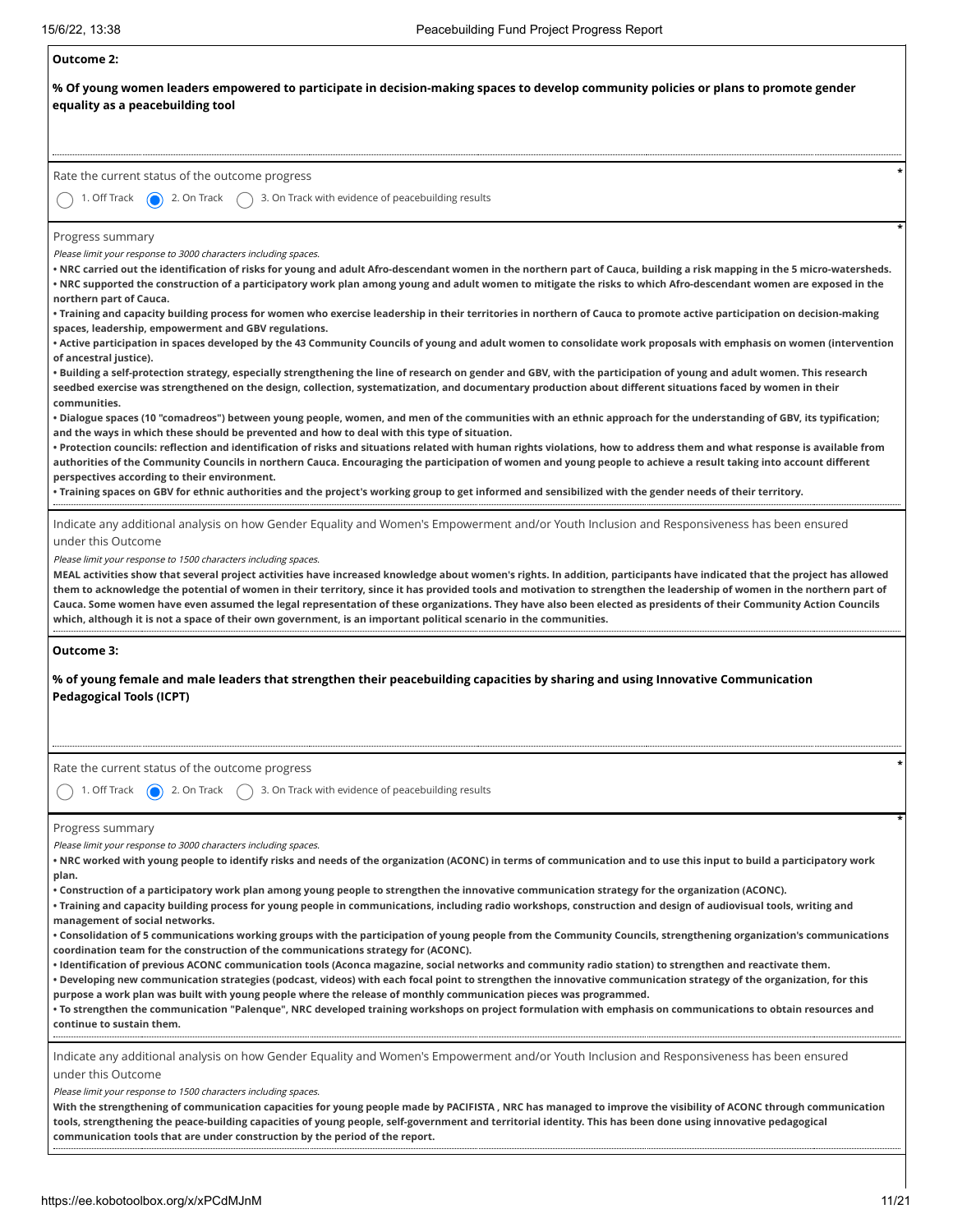| <b>Outcome 4:</b>                                                                                                                          |
|--------------------------------------------------------------------------------------------------------------------------------------------|
|                                                                                                                                            |
| Rate the current status of the outcome progress                                                                                            |
| 1. Off Track<br>3. On Track with evidence of peacebuilding results<br>2. On Track                                                          |
| Progress summary                                                                                                                           |
| Please limit your response to 3000 characters including spaces.                                                                            |
| Indicate any additional analysis on how Gender Equality and Women's Empowerment and/or Youth Inclusion and Responsiveness has been ensured |
| under this Outcome<br>Please limit your response to 1500 characters including spaces.                                                      |
|                                                                                                                                            |
| <b>Outcome 5:</b>                                                                                                                          |
|                                                                                                                                            |
| Rate the current status of the outcome progress                                                                                            |
| 3. On Track with evidence of peacebuilding results<br>1. Off Track<br>2. On Track                                                          |
| Progress summary                                                                                                                           |
| Please limit your response to 3000 characters including spaces.                                                                            |
| Indicate any additional analysis on how Gender Equality and Women's Empowerment and/or Youth Inclusion and Responsiveness has been ensured |
| under this Outcome<br>Please limit your response to 1500 characters including spaces.                                                      |
|                                                                                                                                            |
| Outcome 6:                                                                                                                                 |
|                                                                                                                                            |
| Rate the current status of the outcome progress                                                                                            |
| 3. On Track with evidence of peacebuilding results<br>1. Off Track<br>2. On Track                                                          |
| Progress summary                                                                                                                           |
| Please limit your response to 3000 characters including spaces.                                                                            |
| Indicate any additional analysis on how Gender Equality and Women's Empowerment and/or Youth Inclusion and Responsiveness has been ensured |
| under this Outcome<br>Please limit your response to 1500 characters including spaces.                                                      |
|                                                                                                                                            |
|                                                                                                                                            |
|                                                                                                                                            |
|                                                                                                                                            |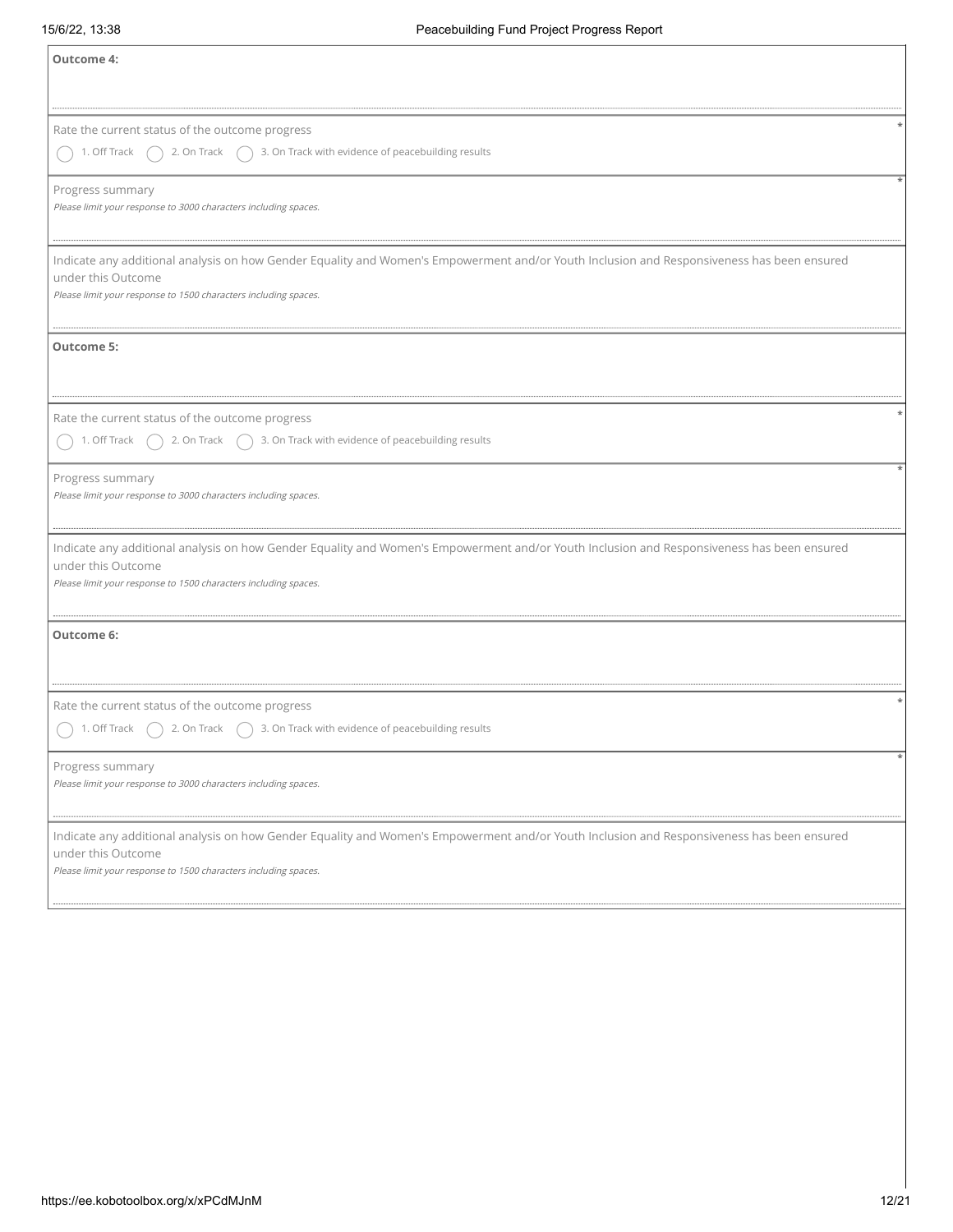| <b>Outcome 7:</b>                                                                                                                                                                                                                                                                                                                                                            |
|------------------------------------------------------------------------------------------------------------------------------------------------------------------------------------------------------------------------------------------------------------------------------------------------------------------------------------------------------------------------------|
| Rate the current status of the outcome progress<br>3. On Track with evidence of peacebuilding results<br>1. Off Track<br>2. On Track                                                                                                                                                                                                                                         |
| Progress summary<br>Please limit your response to 3000 characters including spaces.                                                                                                                                                                                                                                                                                          |
| Indicate any additional analysis on how Gender Equality and Women's Empowerment and/or Youth Inclusion and Responsiveness has been ensured<br>under this Outcome<br>Please limit your response to 1500 characters including spaces.                                                                                                                                          |
| <b>Outcome 8:</b>                                                                                                                                                                                                                                                                                                                                                            |
| Rate the current status of the outcome progress<br>3. On Track with evidence of peacebuilding results<br>1. Off Track<br>2. On Track                                                                                                                                                                                                                                         |
| Progress summary<br>Please limit your response to 3000 characters including spaces.                                                                                                                                                                                                                                                                                          |
| Indicate any additional analysis on how Gender Equality and Women's Empowerment and/or Youth Inclusion and Responsiveness has been ensured<br>under this Outcome<br>Please limit your response to 1500 characters including spaces.                                                                                                                                          |
| If the project has more than 8 outcomes, please use this text box to describe the status of progress (on track with evidence of peacebuilding outcomes,<br>on track or off track), as well as briefly describe the progress and any analysis on how Gender Equality and Women's Empowerment and/or Youth<br>Inclusion and Responsiveness has been ensured under this Outcome |
| <b>INDICATOR BASED PERFORMANCE ASSESSMENT</b>                                                                                                                                                                                                                                                                                                                                |
| Using the Project Results Framework as per the approved project document or any amendments- provide an update on the achievement of key indicators<br>at the <b>outcome</b> level in the table below                                                                                                                                                                         |
| • If an outcome has more than 3 indicators, select the 3 most relevant ones with most relevant progress to highlight.<br>• Where it has not been possible to collect data on indicators, state this and provide any explanation. Provide gender and age disaggregated data.<br>(300 characters max per entry)                                                                |
|                                                                                                                                                                                                                                                                                                                                                                              |

# **INDICATOR BASED PERFORMANCE ASSESSMENT**

- If an outcome has more than 3 indicators , select the 3 most relevant ones with most relevant progress to highlight.
- Where it has not been possible to collect data on indicators, state this and provide any explanation. Provide gender and age disaggregated data. (300 characters max per entry)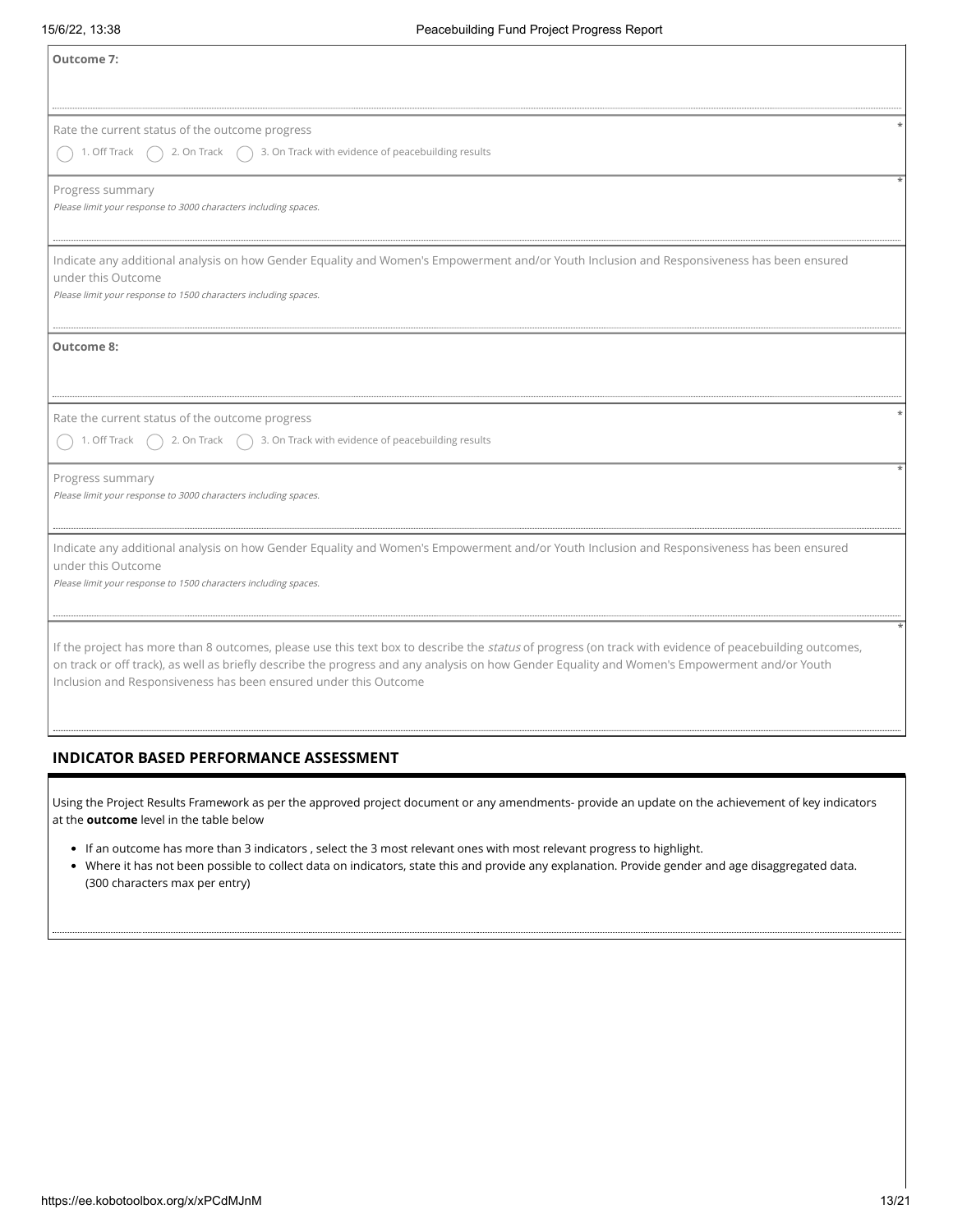#### » Outcome 1: % Young female and male leaders in Northern Cauca participate in spaces of representation, decision-making and self**government contributing to democratic governance and increasing their capacities as community peacebuilders.**

| Outcome 1 | Performance<br>Indicators                                                                                                                                                                                      | Indicator<br><b>Baseline</b> | End of Project<br><b>Indicator Target</b>                      | Indicator<br>Milestone                                                                                                                                                                                   | Current<br>Indicator<br>progress                                          | Reasons for<br>Variance/Delay<br>(if any)                                                                                                                                                                                                                                                                                                                                                                         |
|-----------|----------------------------------------------------------------------------------------------------------------------------------------------------------------------------------------------------------------|------------------------------|----------------------------------------------------------------|----------------------------------------------------------------------------------------------------------------------------------------------------------------------------------------------------------|---------------------------------------------------------------------------|-------------------------------------------------------------------------------------------------------------------------------------------------------------------------------------------------------------------------------------------------------------------------------------------------------------------------------------------------------------------------------------------------------------------|
| 1.1       | Indicator 1.1.1<br># of leaders<br>participating in risk<br>identification and<br>assessment<br>workshops / sessions                                                                                           | 0                            | 100 (60 women.40<br>men) aged between 15<br>and 29 years       | 100% of leaders have<br>participated in risk<br>mapping workshops<br>in the first two<br>months of<br>intervention                                                                                       | 66 W<br>23 M<br>Total: 89 people<br>between 15 and 29<br>years old        | Furthermore, another<br>113 people (70 women<br>and 43 men) over the<br>age of 29 participated<br>and benefited from<br>the activities related<br>with this indicator.                                                                                                                                                                                                                                            |
| 1.2       | Indicator 1.2.2<br># of female and male<br>young leaders who<br>participate in self-<br>government replica<br>spaces/sessions                                                                                  | $\mathbf 0$                  | 500 (150 men, 350<br>women) aged<br>between 15 and 29<br>years | 30% of leaders<br>participate in self-<br>government spaces<br>within 6 months of<br>implementation70%<br>of leaders participate<br>in self-government<br>spaces after 10<br>months of<br>implementation | <b>112W</b><br>71M<br>Total: 183 people<br>between 15 and 29<br>years old | In addition, another<br>412 people (246<br>women and 166 men)<br>over the age of 29<br>participated and<br>benefited from the<br>activities related with<br>this indicator.                                                                                                                                                                                                                                       |
| 1.3       | Indicator 1.3.1<br># of female and male<br>young leaders who<br>participate in<br>workshops to<br>build/update self-<br>government<br>instruments to<br>promote democratic<br>governance and<br>peace-building | 0                            | 100 (60 women, 40<br>men) aged between 15<br>and 29 years      | 70% of leaders trained<br>after 11 months of<br>implementation                                                                                                                                           | 640W<br>464 M<br>Total: 1104 people<br>between 15 and 29<br>vears old     | The goals of this<br>indicator were higher,<br>because a<br>methodological<br>strategy was<br>generated to get<br>closer to the<br>communities in their<br>territories, allowing<br>each of the<br>community councils<br>to go. The easy access<br>to the meeting place<br>mobilized more<br>people than expected,<br>also the leadership of<br>the youth who were in<br>charge of the calls<br>was strengthened. |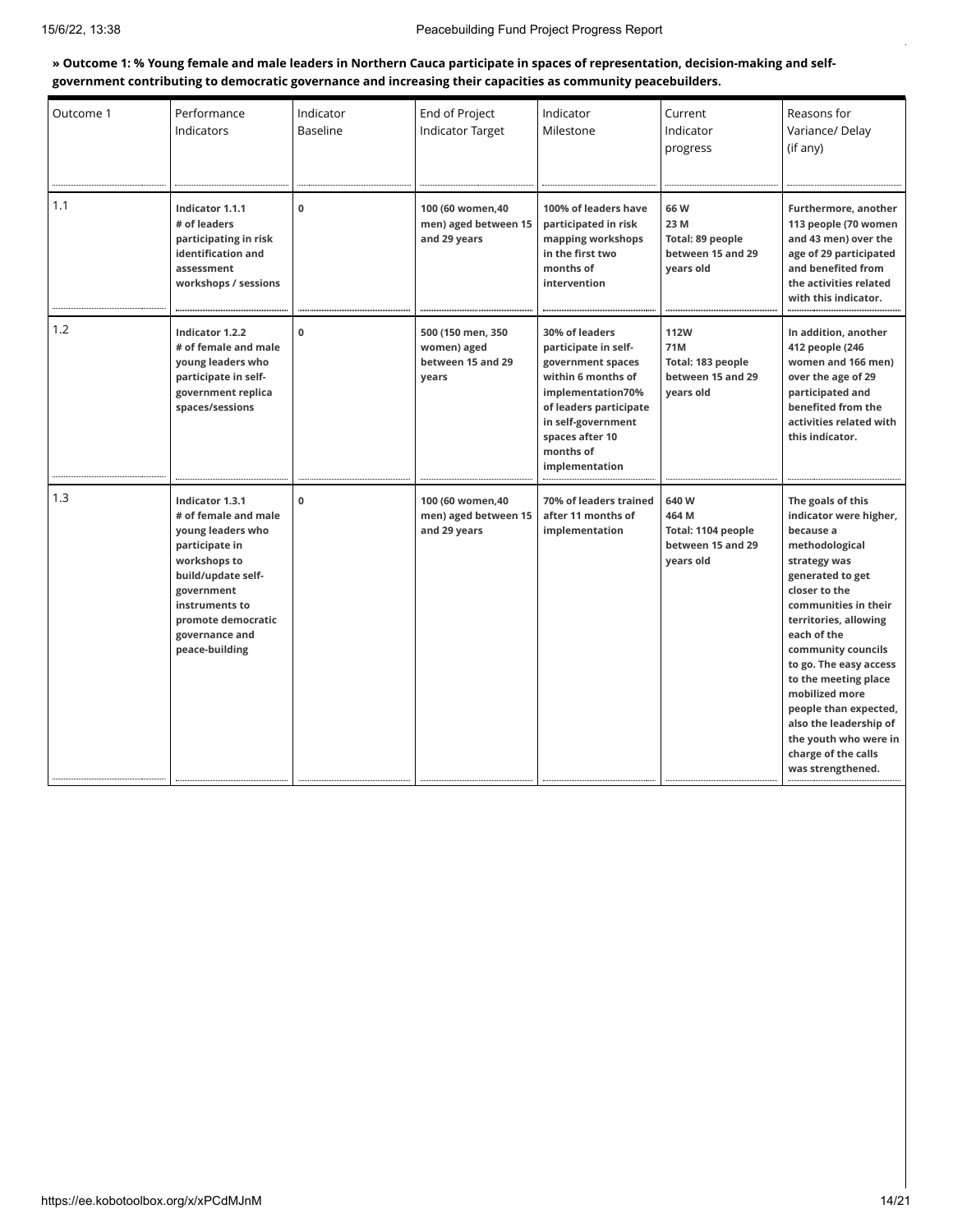#### » Outcome 2: % Of young women leaders empowered to participate in decision-making spaces to develop community policies or plans to **promote gender equality as a peacebuilding tool**

| Outcome 2 | Performance<br>Indicators                                                                                                                                                                                                                                                          | Indicator<br><b>Baseline</b> | End of Project<br>Indicator Target                                                                                                        | Indicator<br>Milestone                                                                                                                              | Current<br>Indicator<br>progress                                   | Reasons for<br>Variance/Delay<br>(if any)                                                                                                                                                                                                                                                                                                                                                          |
|-----------|------------------------------------------------------------------------------------------------------------------------------------------------------------------------------------------------------------------------------------------------------------------------------------|------------------------------|-------------------------------------------------------------------------------------------------------------------------------------------|-----------------------------------------------------------------------------------------------------------------------------------------------------|--------------------------------------------------------------------|----------------------------------------------------------------------------------------------------------------------------------------------------------------------------------------------------------------------------------------------------------------------------------------------------------------------------------------------------------------------------------------------------|
| 2.1       | Indicator 2.1.1<br># female and male<br>young leaders who<br>participate in<br>workshopsto assess<br>and identify risks to<br>prevent GBV                                                                                                                                          | $\mathbf 0$                  | 100 (80 women, 20<br>men) aged between 15<br>and 29 years                                                                                 | 100% of leaders have<br>participated in risk<br>mapping workshops<br>in the first three<br>months of<br>intervention                                | 71W<br>29 M<br>Total: 100 people<br>between 15 and 29<br>years old | In addition, another<br>12 people (11 women<br>and 1 man)<br>participated and<br>benefited from the<br>activities related with<br>this indicator.                                                                                                                                                                                                                                                  |
| 2.2       | Indicator 2.2.1<br># of leaders and<br>ethnic authorities<br>participating in<br>training workshops<br>on: differential<br>approach, gender<br>equality and GBV<br>mitigation strategies<br>for the construction<br>of community policies<br>or plans for the<br>prevention of GBV | $\mathbf 0$                  | Target: 170 (120<br>women y 50 men)<br>80%leaders aged<br>between 15 and 29<br>years, 20% ethnic<br>authorities aged<br>between 30 and 70 | 70% of leaders trained<br>after 7 months of<br>implementation                                                                                       | 603W<br>232 M<br>Total: 835 people                                 | NRC is awaiting the<br>consolidation of<br>community initiatives<br>to complete these<br>training spaces.<br>The target was higher,<br>since a<br>methodological<br>strategy in Safe and<br>participatory spaces<br>for women to discuss<br>their needs was<br>generated. This<br>achievement is also<br>due to the<br>socialization of the<br>identification of GBV<br>risks that woman<br>built. |
| 2.3       | Indicator 2.3.4<br># of ethnic and public<br>local authorities<br>receiving technical<br>assistance in order to<br>advocate before<br>regional and national<br>public authorities to<br>implement policies or<br>plans to promote<br>gender equality                               | $\mathbf 0$                  | 200 (140 women, 60<br>men) 80% aged<br>between 15 and<br>29years, 20% aged<br>between 30 and 70<br>years                                  | 80% of institutional<br>authorities, female<br>leaders and ethnic<br>authorities,<br>technically assisted by<br>the 17th month of<br>implementation | 95 W<br>59 M<br>Total: 154 people                                  | It is necessary to<br>consolidate the GBV<br>roadmap strategy and<br>the gender<br>observatory to<br>generate these<br>missing advocacy<br>spaces.                                                                                                                                                                                                                                                 |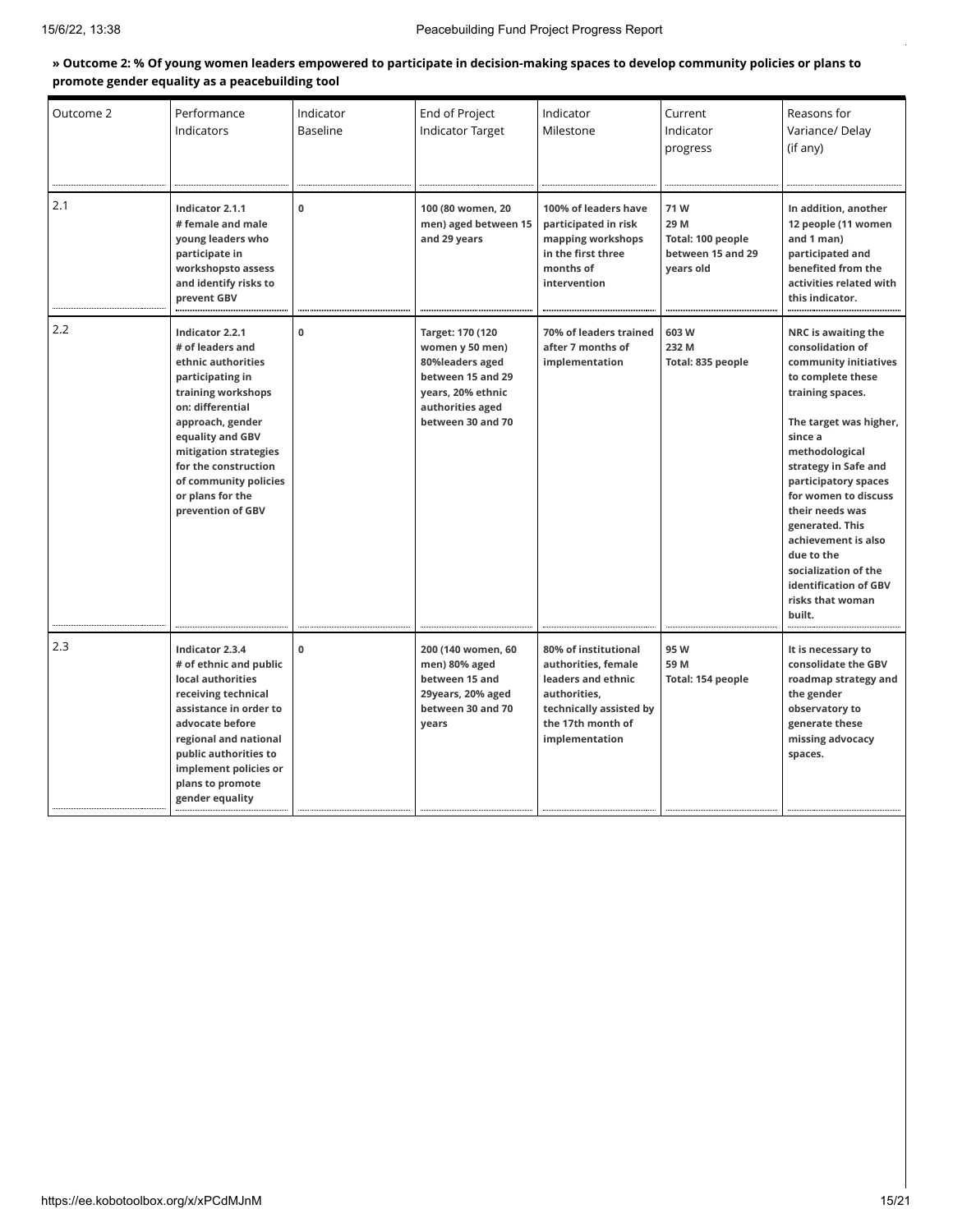#### **» Outcome 3: % of young female and male leaders that strengthen their peacebuilding capacities by sharing and using Innovative Communication Pedagogical Tools (ICPT)**

| Outcome 3 | Performance<br>Indicators                                                                                                                               | Indicator<br><b>Baseline</b> | End of Project<br><b>Indicator Target</b>                            | Indicator<br>Milestone                                                                                                                                                       | Current<br>Indicator<br>progress                                  | Reasons for<br>Variance/Delay<br>(if any)                                                                                                                                                                                                                 |
|-----------|---------------------------------------------------------------------------------------------------------------------------------------------------------|------------------------------|----------------------------------------------------------------------|------------------------------------------------------------------------------------------------------------------------------------------------------------------------------|-------------------------------------------------------------------|-----------------------------------------------------------------------------------------------------------------------------------------------------------------------------------------------------------------------------------------------------------|
| 3.1       | Indicator 3.1.1<br># female and male<br>young leaders, leaders<br>and local authorities<br>participating in the<br><b>ICPT</b> design<br>workshops      | $\mathbf{0}$                 | Target: 100 (60<br>women, 40 men) aged<br>between 15 and 29<br>years | 60% of leaders and<br>local authorities have<br>participated in the<br>design of the ICST by<br>month 6 of<br>intervention                                                   | 52W<br>35 M<br>Total: 87 people<br>between 15 and 29<br>years old | In addition, another<br>21 people (11 women<br>and 10 men)<br>participated and<br>benefited from the<br>activities related with<br>this indicator.                                                                                                        |
| 3.2       | Indicator 3.2.1<br># of young leaders<br>participating in<br>communication<br>workshop                                                                  | $\mathbf 0$                  | 40 (20 women, 20 men)<br>aged between 15 and<br>29 years             | 75% of leaders have<br>acquired<br>communication skills<br>to work with the<br>community by<br>month7 of the<br>intervention.                                                | 14 W<br>4 M<br>Total: 18 people<br>between 15 and 29<br>vears old | In addition, another<br>20 people (12 women<br>and 8 men)<br>participated and<br>benefited from the<br>activities related with<br>this indicator.                                                                                                         |
| 3.3       | Indicator 3.3.3<br># Number of existing<br>communication<br>strategies<br>strengthened through<br>the pedagogical tools<br>generated by the<br>project. | $\mathbf{0}$                 | 5                                                                    | 4 existing<br>communication tools<br>have been<br>strengthened,<br>produced and<br>published by young<br>leaders and local<br>authorities at month<br>12 of the intervention | 0                                                                 | The 4 strategies have<br>already been defined<br>but are still in the<br>process of being<br>strengthened and<br>released.<br>1. Virtual community<br>radio station<br>2. Social media (<br>instagram and<br>Facebook)<br>3.Website<br>4. ACONCA Magazine |

#### **» Outcome 4:**

| Outcome 4 | Performance<br>Indicators | Indicator<br>Baseline | End of Project<br>Indicator Target | Indicator<br>Milestone | Current<br>Indicator<br>progress | Reasons for<br>Variance/Delay<br>(if any) |
|-----------|---------------------------|-----------------------|------------------------------------|------------------------|----------------------------------|-------------------------------------------|
|           |                           |                       |                                    |                        |                                  |                                           |
| 4.        |                           |                       |                                    |                        |                                  |                                           |
|           |                           |                       |                                    |                        |                                  |                                           |
| 4.2       |                           |                       |                                    |                        |                                  |                                           |
|           |                           |                       |                                    |                        |                                  |                                           |
|           |                           |                       | <br>                               |                        |                                  | ----------------------------------        |
| 4.3       |                           |                       |                                    |                        |                                  |                                           |
|           |                           |                       |                                    |                        |                                  |                                           |
|           |                           |                       |                                    |                        |                                  |                                           |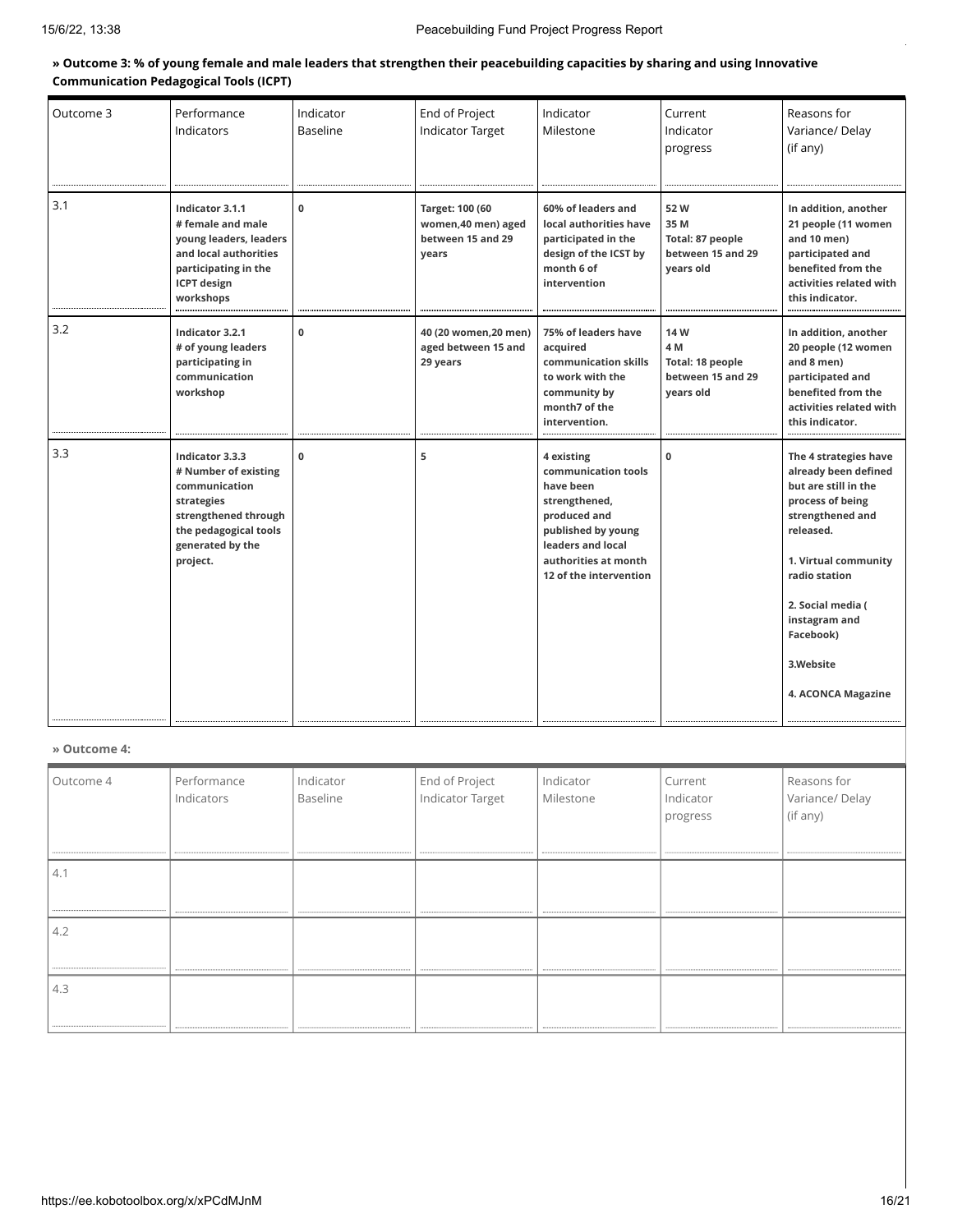**» Outcome 5:**

| Outcome 5 | Performance<br>Indicators<br> | Indicator<br>Baseline | End of Project<br>Indicator Target | Indicator<br>Milestone | Current<br>Indicator<br>progress | Reasons for<br>Variance/Delay<br>(if any) |
|-----------|-------------------------------|-----------------------|------------------------------------|------------------------|----------------------------------|-------------------------------------------|
| 5.1       |                               |                       |                                    |                        |                                  |                                           |
| 5.2       |                               |                       |                                    |                        |                                  |                                           |
| 5.3       |                               |                       |                                    |                        |                                  |                                           |

#### **» Outcome 6:**

| Outcome 6 | Performance<br>Indicators | Indicator<br>Baseline | End of Project<br>Indicator Target | Indicator<br>Milestone | Current<br>Indicator<br>progress | Reasons for<br>Variance/Delay<br>(if any) |
|-----------|---------------------------|-----------------------|------------------------------------|------------------------|----------------------------------|-------------------------------------------|
|           |                           |                       |                                    |                        |                                  |                                           |
| 6.<br>    |                           |                       |                                    |                        |                                  |                                           |
| 6.2       |                           |                       |                                    |                        |                                  |                                           |
| 6.3       |                           |                       |                                    |                        |                                  |                                           |
|           |                           |                       |                                    |                        |                                  |                                           |

# **» Outcome 7:**

| Outcome 7 | Performance<br>Indicators | Indicator<br>Baseline | End of Project<br>Indicator Target | Indicator<br>Milestone | Current<br>Indicator<br>progress | Reasons for<br>Variance/Delay<br>(if any) |
|-----------|---------------------------|-----------------------|------------------------------------|------------------------|----------------------------------|-------------------------------------------|
|           | --------------            |                       |                                    | <br>                   | ------------------               | --------------------------                |
| 7.1       |                           |                       |                                    |                        |                                  |                                           |
|           |                           |                       |                                    |                        |                                  |                                           |
| 7.2       |                           |                       |                                    |                        |                                  |                                           |
|           |                           |                       |                                    |                        |                                  |                                           |
| 7.3       |                           |                       |                                    |                        |                                  |                                           |
|           |                           |                       |                                    |                        |                                  |                                           |
|           |                           |                       |                                    |                        |                                  |                                           |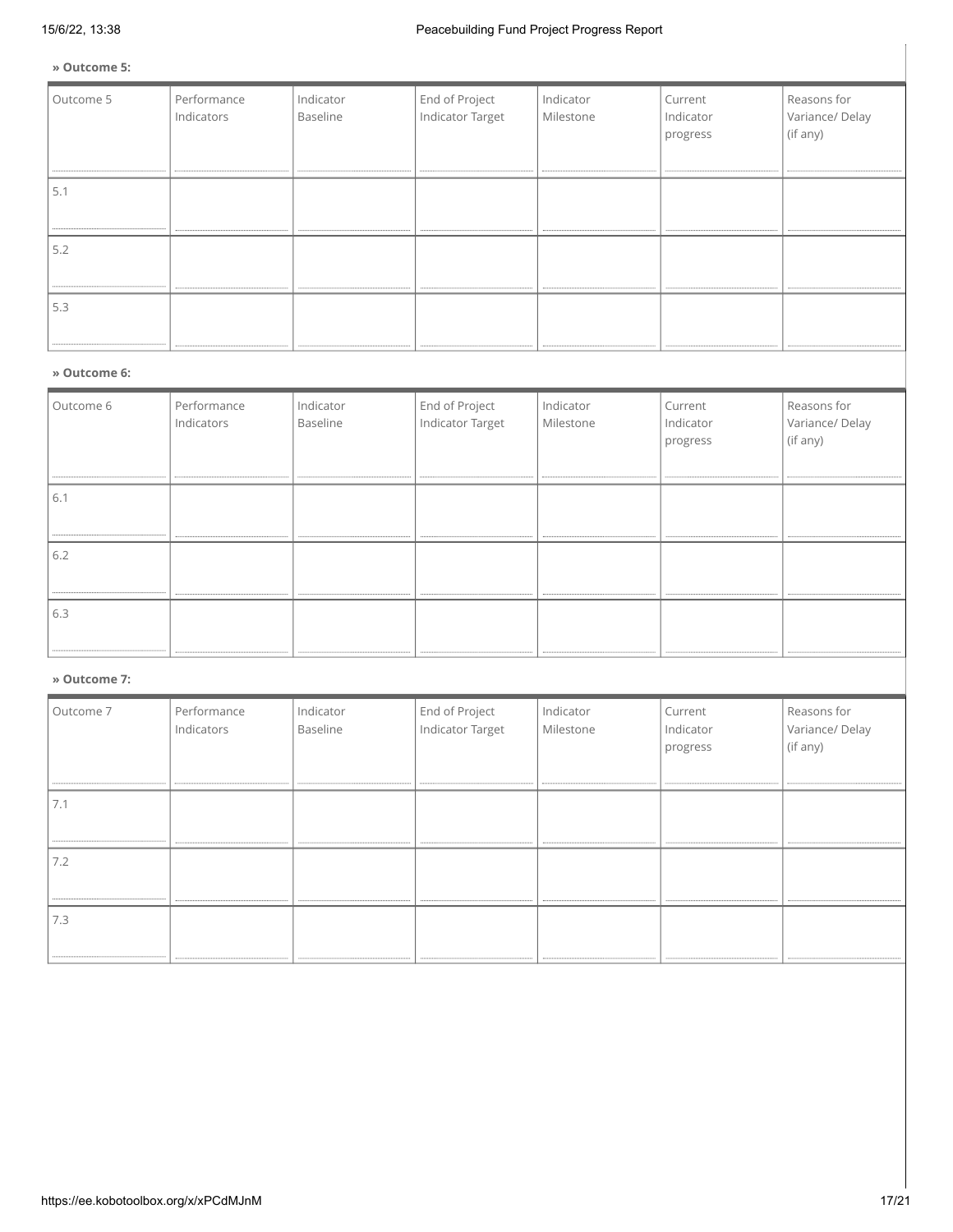**» Outcome 8:**

| Outcome 8 | Performance<br>Indicators                                                                                                         | Indicator<br>Baseline | End of Project<br>Indicator Target | Indicator<br>Milestone | Current<br>Indicator<br>progress | Reasons for<br>Variance/Delay<br>(if any) |
|-----------|-----------------------------------------------------------------------------------------------------------------------------------|-----------------------|------------------------------------|------------------------|----------------------------------|-------------------------------------------|
| 8.1       |                                                                                                                                   |                       |                                    |                        |                                  |                                           |
| 8.2       |                                                                                                                                   |                       |                                    |                        |                                  |                                           |
| 8.3       |                                                                                                                                   |                       |                                    |                        |                                  |                                           |
|           | If the project has more than 8 outcomes, use this space to describe progress on progress on indicators for the remaining outcomes |                       |                                    |                        |                                  |                                           |

#### **PART III: Cross-Cutting Issues**

Please indicate any significant project-related events anticipated in the next six months, i.e. national dialogues, youth congresses, film screenings, etc. Please limit your response to 3000 characters including spaces.

**• Meeting of young people from the 43 Community Councils that are part of ACONC for the construction of collective work proposals.**

**• Dialogue spaces with governmental entities to address human rights violations in the northern of Cauca.**

**• Consolidation and implementation of the GBV response route for Afro-descendant women in northern of Cauca.**

**• Incorporation of the lines of work from youth and women in the internal regulations of each of the 43 Community Councils.**

**• Socialization of the results of the work related with research on ethnohistory, human rights and gender of the Afro-descendant people of northern Cauca in coordination with the "Palenque" communication strategy, which was strengthened by the innovative communication project.**

**• Coordination with organizations that deal with GBV for the implementation of the GBV attention route for Afro-descendant women in the northern part of the Cauca. • Training and information to governmental**

**• staff, in response to the attention to GBV with an ethnic approach.**

**• NRC, together with the project stakeholders and the Colombian Ministry of Culture, obtained funding from the Ministry of Culture for a second communications school, which is already in operation.**

In a few sentences, explain whether the project has had a positive human impact. May include anecdotal stories about the project's positive effect on the people's lives. Include direct quotes where possible or weblinks to strategic communications pieces.

This is an optional question. You may leave it unanswered if not relevant(2000 character limit)

**In a few sentences, explain whether the project has had a positive human impact. May include anecdotal stories about the project's positive effect on the people's lives. Include direct quotes where possible or weblinks to strategic communications pieces. (2000 character limit):**

**The development of the project has had a positive impact on young people and women, motivating them to participate on the different capacity-building activities and spaces for dialogue, enabling empowerment and participation in decision-making process both in the exercise of self-government and in external entities. Based on this, the positive experience of the school of self-government for young people who exercise leadership in their communities is highlighted.** 

**90 young people participated in this school, in which the diversity of participation prevailed, since young people from the 43 Community Councils that are part of ACONC, with presence in 10 municipalities of Norther Cauca, are population with sexual, gender and disability different needs and approaches.**

**This school made possible the establishment and strengthening of capacities for young people in the empowerment as young peace builders in the territory. Generating initiatives of encounter between young people such as the spaces of "Esquina Bacana" (spaces of dialogue in a corner of a community council to talk between young people about problems that concern them and ways to give attention to them). Spaces for dialogue among elders for the survival of the memory as Afro-descendant people, election of seven representatives who were part of the school in the municipal youth councils (municipal youth participation entities), increased participation of young people in the self-government entities of the Community Councils. In addition to this, on each session, young people from the same school were replicators trough a support exercise, enabling the experience of young people in roles of workshop facilitators that positioned them as referents of the themes for the other participants.** 

**(Link to the video of the youth school: ESCUELA DE GOBIERNO PROPIO PARA JÓVENES.mp4).**

You can also upload upto 3 files in various formats (picture files, powerpoint, pdf, video, etc..) to illustrate the human impact of the project **OPTIONAL**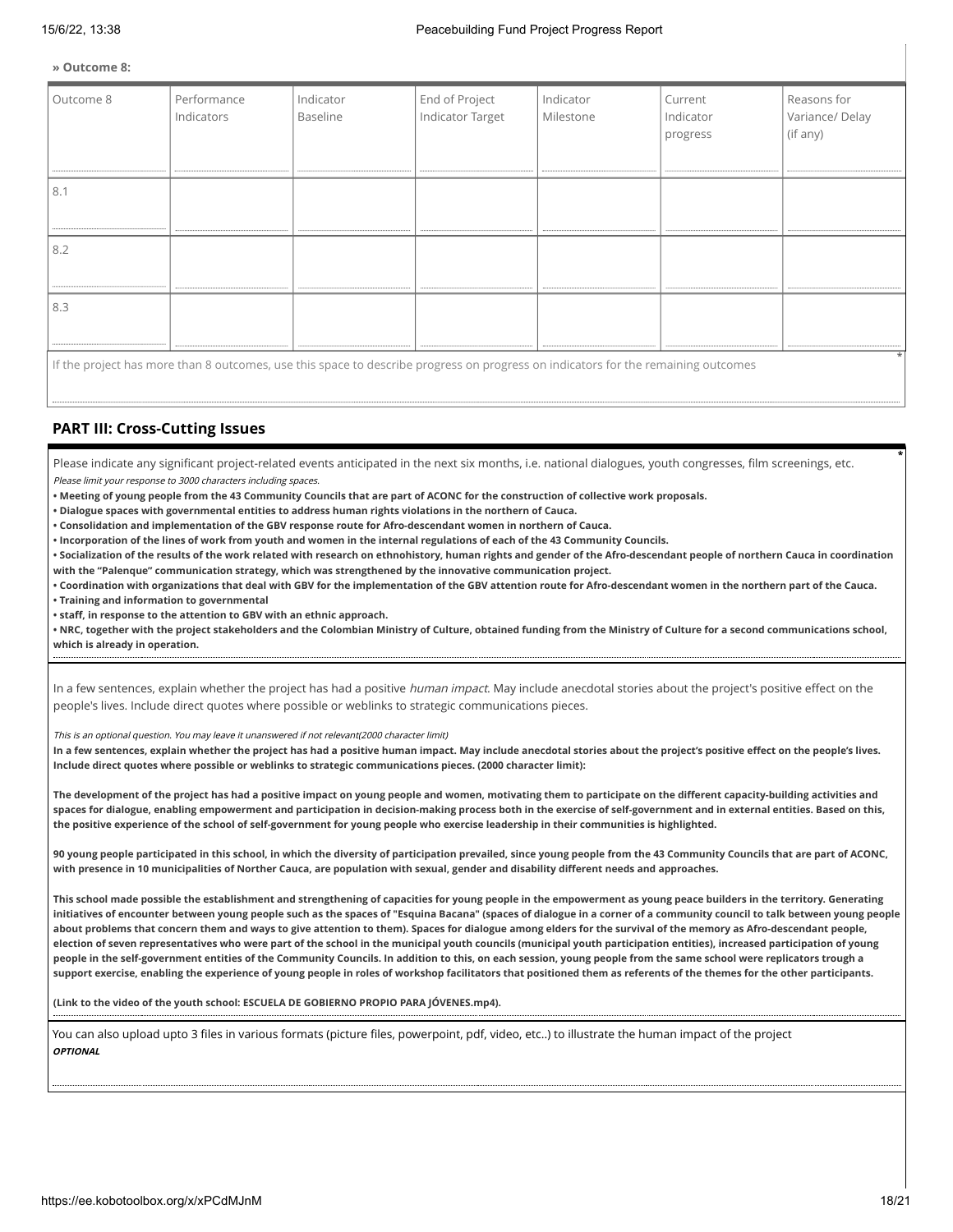Г

| File 1<br><b>OPTIONAL</b>                                                                                                                                                 |
|---------------------------------------------------------------------------------------------------------------------------------------------------------------------------|
| Haga clic aquí para subir el archivo. (<10MB)                                                                                                                             |
| File 2                                                                                                                                                                    |
| <b>OPTIONAL</b>                                                                                                                                                           |
| Haga clic aquí para subir el archivo. (<10MB)                                                                                                                             |
|                                                                                                                                                                           |
| File 3<br><b>OPTIONAL</b>                                                                                                                                                 |
| Haga clic aquí para subir el archivo. (<10MB)                                                                                                                             |
| You can also add upto 3 links to online resources which illustrate the human impact of the project<br><b>OPTIONAL</b>                                                     |
| Link 1<br><b>OPTIONAL</b><br>https://norwegianrefugeecouncil-my.sharepoint.com/:v:/g/personal/mateo_osorio_nrc_no/EbUsIdii0bhFj2-6K9Z4QucBa7uR8LOcJWtx91R8qCKa0Q?e=tEGmCE |
| Link 2<br><b>OPTIONAL</b>                                                                                                                                                 |
| Link 3<br><b>OPTIONAL</b>                                                                                                                                                 |
| » Monitoring                                                                                                                                                              |
| Please list monitoring activities undertaken in the reporting period<br>Please limit your response to 1000 characters including spaces.                                   |

**• Focus group at the closing of the School of Communications.**

**• Focus group at the closing of the Youth School.**

**• Focus group at the closing of the Guards School.**

**• Participatory workshop: internal regulations evaluation in the Rio Palo La Quebrada micro-watershed.**

**• Participative accountability workshop at school meeting.** 

.................................

**• Presentation of partial results of project accountability with ethnic authorities of ACONC.** 

Do outcome indicators have baselines?

If only some of the outcome indicators have baselines, select 'yes'



Please provide a brief description

Please limit your response to 3000 characters including spaces.

**During the reporting period, NRC carried out focus groups during the risk diagnosis activities. These focal groups were carried out with the intention of collecting qualitative data that will be contrasted with the surveys that will be done at the end of the implementation. During the first two sessions, NRC collected quantitative data for the baseline of the project. The data collected was different for each Palenque (Youth, Women, and Communications). The instruments used to collect this data were developed with the partners of the project. These instruments include both a gender focus and a local culture focus.**

**\***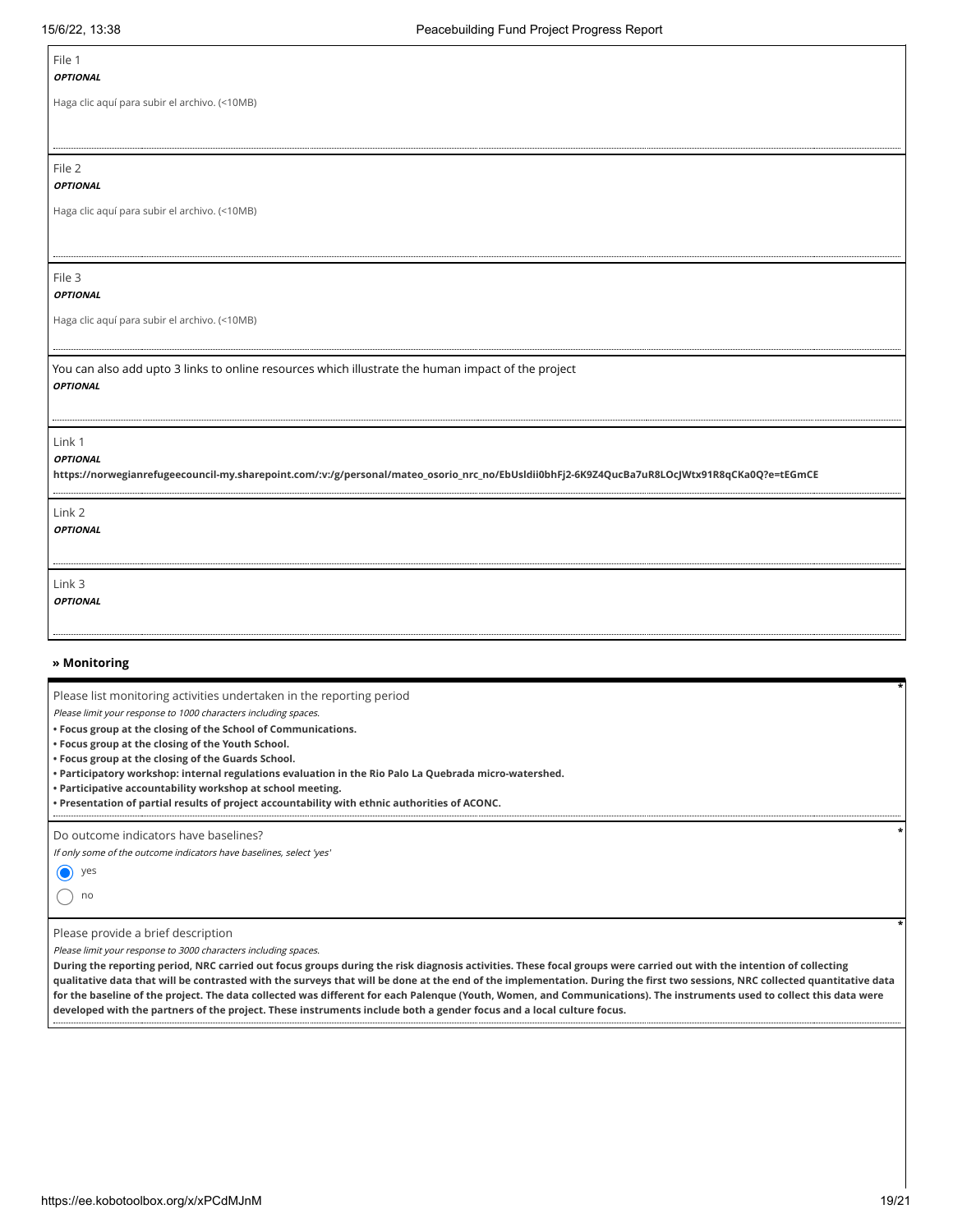| Has the project launched perception surveys or other community-based data collection?                                                                                                                                             |  |
|-----------------------------------------------------------------------------------------------------------------------------------------------------------------------------------------------------------------------------------|--|
| yes                                                                                                                                                                                                                               |  |
| no                                                                                                                                                                                                                                |  |
| Please provide a brief description                                                                                                                                                                                                |  |
| Please limit your response to 3000 characters including spaces.                                                                                                                                                                   |  |
| • Workshops to update internal regulations with women, assuming community positions and roles in their community councils. • Increased of women's rights knowledge. •<br>Skill strengthening of the "palenque de comunicaciones". |  |
|                                                                                                                                                                                                                                   |  |
| » Evaluation                                                                                                                                                                                                                      |  |
| Has an evaluation been conducted during the reporting period?                                                                                                                                                                     |  |
| yes                                                                                                                                                                                                                               |  |
| no                                                                                                                                                                                                                                |  |
| Evaluation budget (in USD):                                                                                                                                                                                                       |  |
| 18.946                                                                                                                                                                                                                            |  |
|                                                                                                                                                                                                                                   |  |

| If project will end in next six months, describe the evaluation preparations |
|------------------------------------------------------------------------------|
| Please limit your response to 3000 characters including spaces.              |

#### **» Catalytic Effect**

| Catalytic Effect (financial): Has the project led to additional funding from other sources?                                                                                                                                                                                                                                                  |
|----------------------------------------------------------------------------------------------------------------------------------------------------------------------------------------------------------------------------------------------------------------------------------------------------------------------------------------------|
| yes                                                                                                                                                                                                                                                                                                                                          |
| O<br>no                                                                                                                                                                                                                                                                                                                                      |
| If yes, how many additional grants or donors has the project leveraged?                                                                                                                                                                                                                                                                      |
|                                                                                                                                                                                                                                                                                                                                              |
| Catalytic Effect (non-financial): Has the project enabled or created a larger or longer-term peacebuilding change to occur?                                                                                                                                                                                                                  |
| No catalytic effect                                                                                                                                                                                                                                                                                                                          |
| Some catalytic effect                                                                                                                                                                                                                                                                                                                        |
| Significant catalytic effect                                                                                                                                                                                                                                                                                                                 |
| Very Significant catalytic effect                                                                                                                                                                                                                                                                                                            |
| Don't Know                                                                                                                                                                                                                                                                                                                                   |
| Too early to tell                                                                                                                                                                                                                                                                                                                            |
| Please describe how the project has had a (non-financial) catalytic effect<br>Please limit your response to 3000 characters including spaces.<br>The Local Coordination Team (ELC) aims to coordinate actions in NEXUS and Peace and Development component projects with the potential for inter-agency coordination<br>and complementarity. |

**In this first meeting, NRC presented in detail the activities developed with young people in northern Cauca, the results achieved, the impact on young people, women and adults, the coverage of the 43 Community Councils and the changes that have been achieved and the possible coordination of actions with key organizations; we are waiting for the second meeting to continue with the process.**  

#### **PART IV: COVID-19**

Please respond to these questions if the project underwent any monetary or non-monetary adjustments due to the COVID-19 pandemic. This section is optional. You can leave it blank if not relevant

Monetary adjustments:

| Please indicate the total amount in USD of adjustments due to COVID-19: |  |  |  |
|-------------------------------------------------------------------------|--|--|--|
|-------------------------------------------------------------------------|--|--|--|